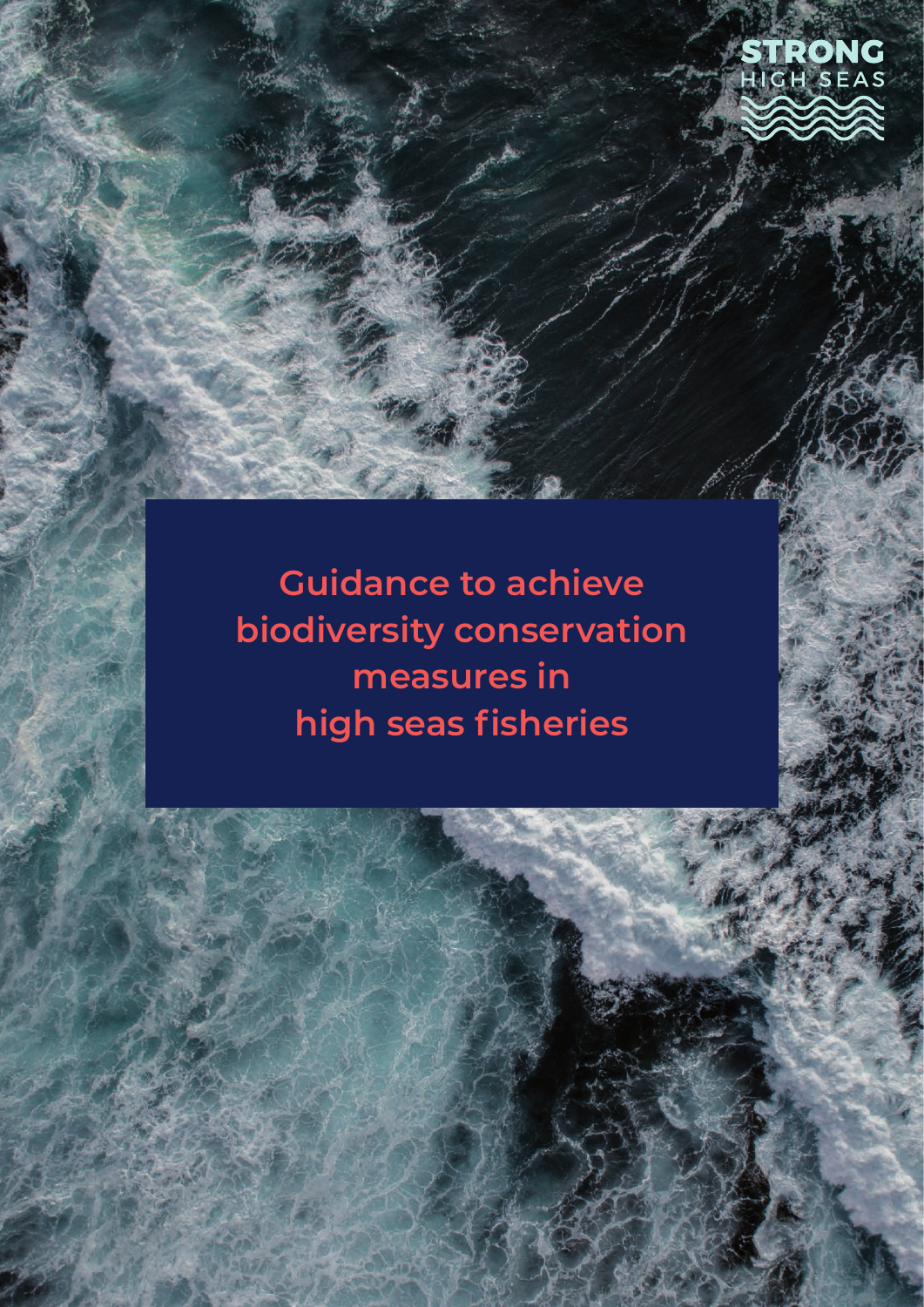### **Recommended citation**

Wanless R.M. & Hazin C. 2022. Guidance to achieve biodiversity conservation measures in high seas fisheries. STRONG High Seas Project.

### **Authors**

**Ross M Wanless**, Petrichor Africa, Plot 259 Njuki Fest Road, Kampala, Uganda and Percy FitzPatrick Institute, University of Cape Town, South Africa

**Carolina Hazin**, BirdLife International, David Attenborough Building, Cambridge, United Kingdom

#### **Acknowledgements**

This report was developed in part while RMW was contracted to Ocean Outcomes, and Ocean Outcome personnel reviewed earlier version of this report. Multiple reviewers provided constructive inputs and advice; reviews were gladly received from Ben Boteler (IASS), Martin Collins (British Antarctic Survey), Daniela Diz (Heriot-Watt University), Carole Durussel (IASS), Robert Kennedy (the Commission for the Conservation of Southern Bluefin Tuna), Stephanie Prince (BirdLife International), Susan Waugh (BirdLife International), Oli Yates (BirdLife International), and the Government of Peru.

## **Editing**

Carolina Hazin, Ben Boteler, Carole Durussel

## **Design and Layout**

Sabine Zentek

Supported by:



**Federal Ministry** for the Environment, Nature Conservation, Nuclear Safety and Consumer Protection



based on a decision of the German Bundestag

The STRONG High Seas project is part of the International Climate Initiative (IKI; www.international-climate-initiative.com/en/). The Federal Ministry for the Environment, Nature Conservation, Nuclear Safety and Consumer Protection (BMUV) supports this initiative on the basis of a decision adopted by the German Bundestag.

The STRONG High Seas project contributes to the work of the Partnership for Regional Ocean Governance (PROG), a partnership hosted by UN Environment, the Institute for Advanced Sustainability Studies (IASS), the Institute for Sustainable Development and International Relations (IDDRI), and TMG – Think Tank for Sustainability.

## **Disclaimer**

© STRONG High Seas 2022. STRONG High Seas, an independent scientific project, is responsible for the content of this publication. This document does not necessarily reflect the views of the funding agencies or of the organisations participating in the STRONG High Seas project. All references to the use of spatial tools in this document refer explicitly and implicitly to areas beyond national jurisdiction (aka the High Seas) and explicitly and implicitly exclude any reference to the exercise of sovereign rights in exclusive economic zones.

**www.prog-ocean.org/our-work/strong-high-seas/**

© Cover Photo: Matt Howard (248418)/Unsplash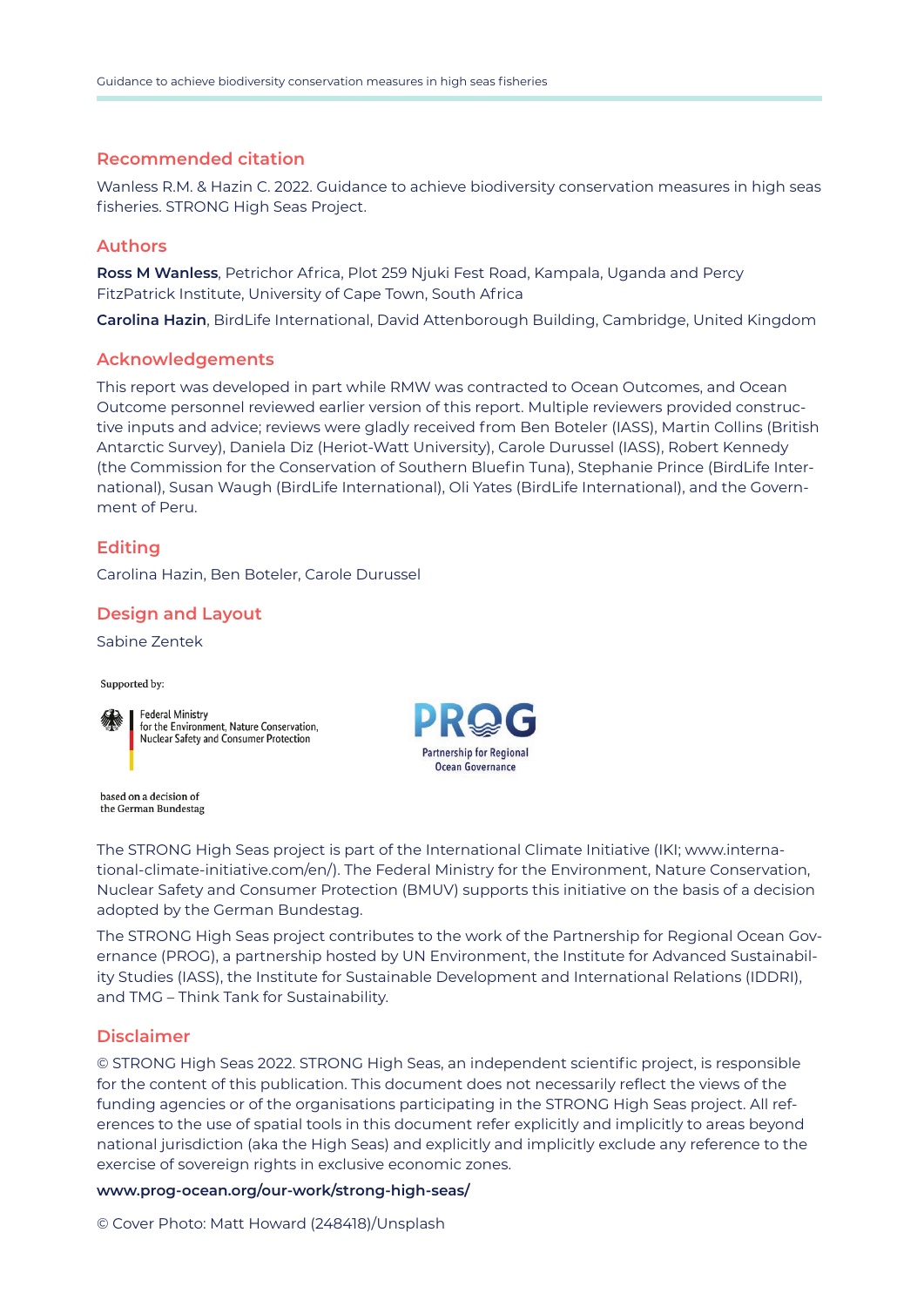# Table of Contents

| Background: the BBNJ Agreement and relation with other legal instruments and frameworks  5 |  |
|--------------------------------------------------------------------------------------------|--|
|                                                                                            |  |
|                                                                                            |  |
|                                                                                            |  |
|                                                                                            |  |
|                                                                                            |  |
|                                                                                            |  |
|                                                                                            |  |
|                                                                                            |  |
|                                                                                            |  |
|                                                                                            |  |
|                                                                                            |  |
|                                                                                            |  |
|                                                                                            |  |
|                                                                                            |  |
|                                                                                            |  |
|                                                                                            |  |
|                                                                                            |  |
|                                                                                            |  |
|                                                                                            |  |
|                                                                                            |  |
|                                                                                            |  |
|                                                                                            |  |
|                                                                                            |  |
|                                                                                            |  |
|                                                                                            |  |
|                                                                                            |  |
|                                                                                            |  |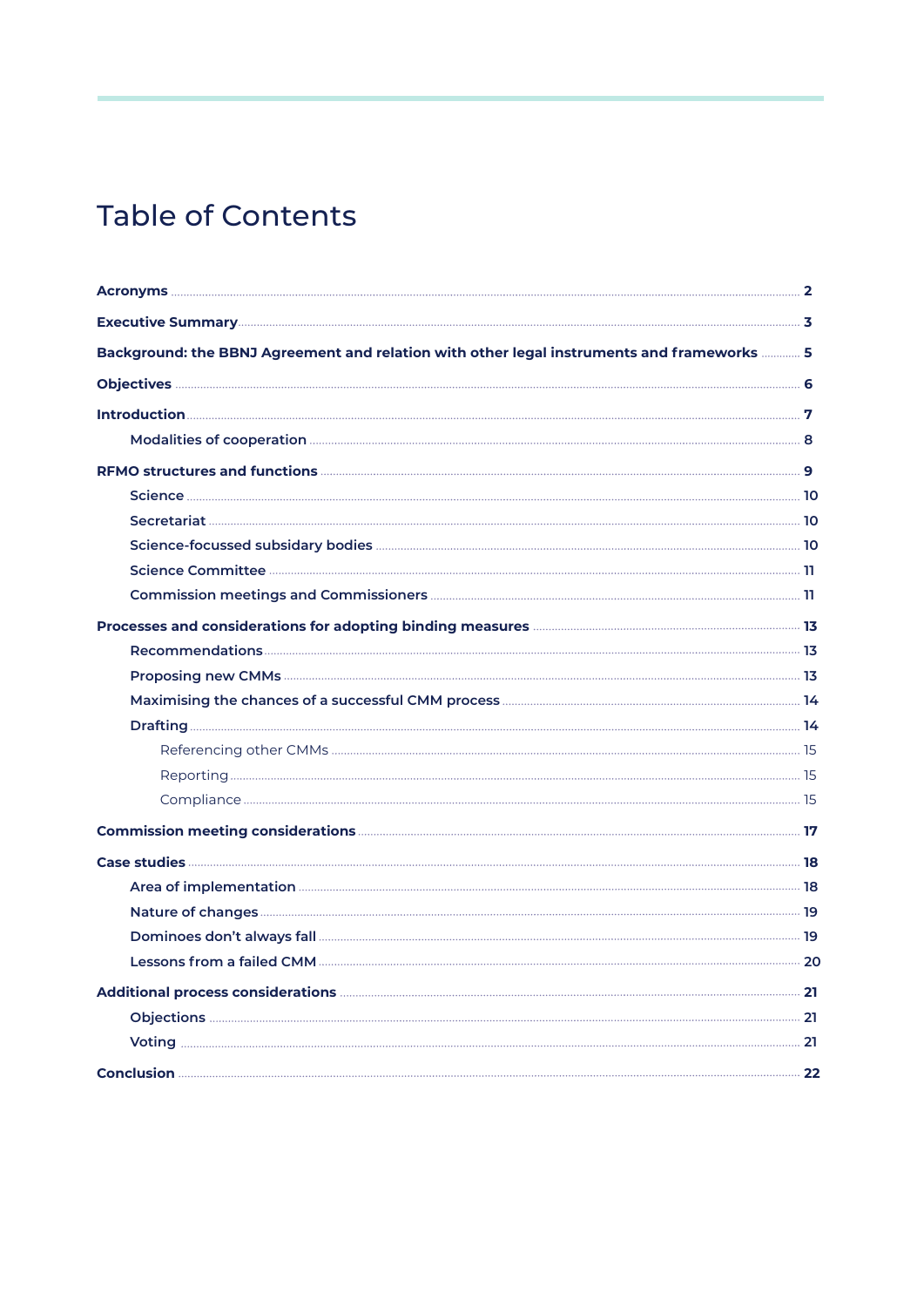# Acronyms

| <b>ABMT</b>   | Area-based Management Tools                                     |
|---------------|-----------------------------------------------------------------|
| <b>BBNJ</b>   | <b>Biodiversity Beyond National Jurisdiction</b>                |
| <b>CCSBT</b>  | Commission for the Conservation of Southern Bluefin Tuna        |
| <b>CMM</b>    | <b>Conservation and Management Measure</b>                      |
| <b>CP</b>     | Contracting Party (= full member of a commission)               |
| <b>CPC</b>    | Contracting Parties and Cooperating Non-Contracting Parties     |
| <b>EEZ</b>    | Exclusive Economic Zone                                         |
| <b>EM/EMS</b> | Electronic Monitoring/Electronic Monitoring System              |
| <b>FAO</b>    | Food and Agriculture Organization of the United Nations         |
| <b>IATTC</b>  | Inter-American Tropical Tuna Commission                         |
| <b>ICCAT</b>  | International Commission for the Conservation of Atlantic Tunas |
| <b>IOTC</b>   | Indian Ocean Tuna Commission                                    |
| <b>IUU</b>    | Illegal, Unregulated and Unreported (fishing)                   |
| <b>NGO</b>    | Non-Governmental Organization                                   |
| <b>RFMO</b>   | Regional Fisheries Management Organisation                      |
| <b>UN</b>     | <b>United Nations</b>                                           |
| <b>UNCLOS</b> | United Nations Convention on the Law of the Sea                 |
| <b>WCPFC</b>  | Western and Central Pacific Fisheries Commission                |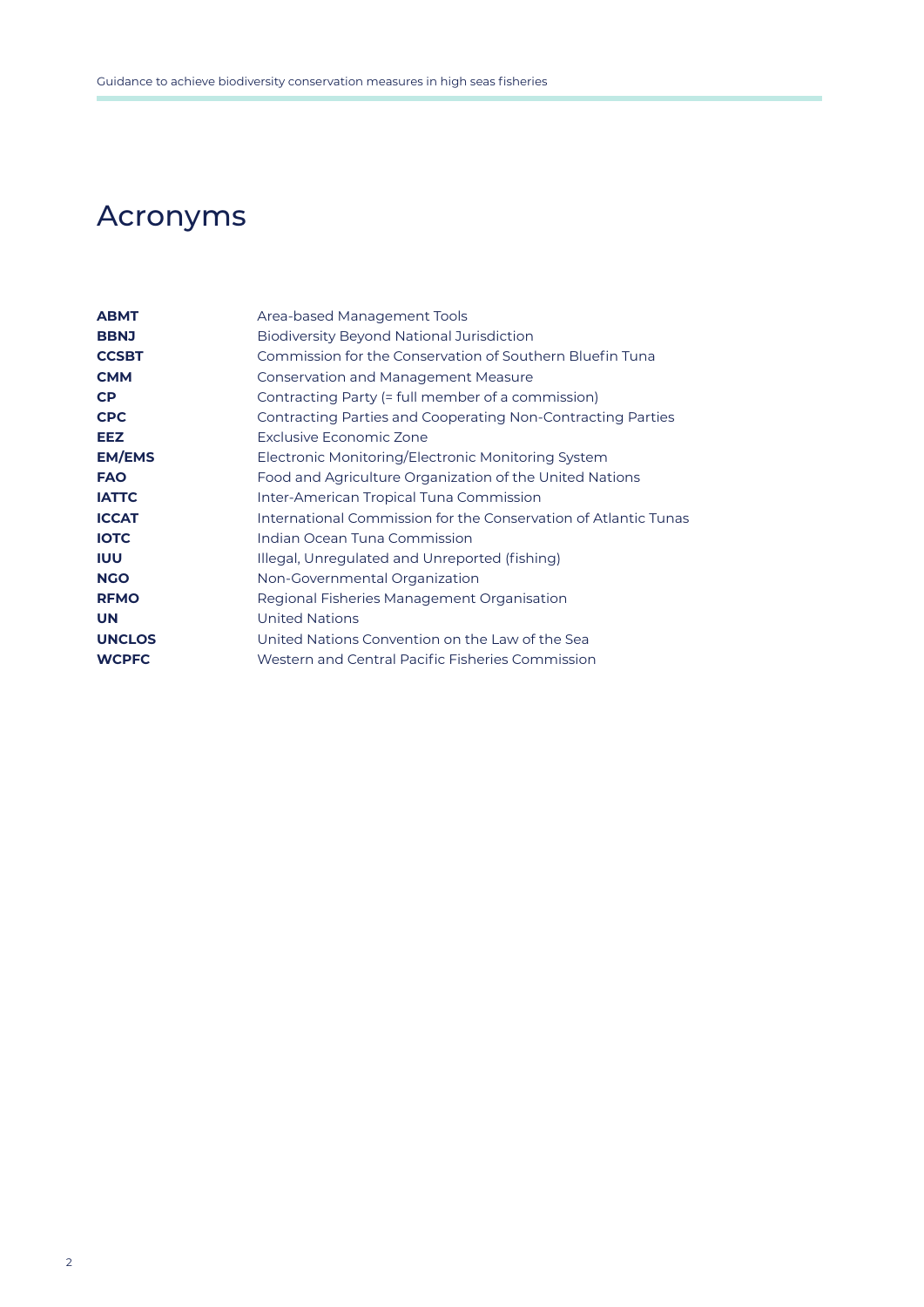# Executive Summary

This document serves as a pragmatic guidance for those wishing to engage with Regional Fisheries Management Organisations (RFMOs), explaining how to achieve conservation measures in an RFMO, through establishing legally binding decisions. It is a distillation of personal experiences including successes, failures and insights into some of the more arcane aspects of RFMOs. The purpose of this document is the imperative of the STRONG High Seas project – to explore the fractured governance regime of the oceans, and more explicitly for this work, to provide guidance to support the implementation of spatial conservation in the High Seas. This work is therefore framed in the context of achieving spatial conservation measures but draws on examples from other biodiversity conservation efforts and offers guidance for achieving binding measures for any matter, in any RFMO.

Aspirations for achieving biodiversity conservation using enforceable, area-based management tools (ABMT) in an RFMO will require dedicated action if they are to move from aspirations to actuality. Getting binding measures for high seas areas approved and enforced in an RFMO is a complex, multi-stage process. A major reason for that is because binding decisions are made almost universally through consensus. RFMOs have structures that facilitate a logical flow of information, particularly scientific underpinnings for management actions (such as would be required before no-take zones are established). Subsidiary bodies gather information, digest it, and recommend actions based (in theory) on evidence or scientific merit. Every RFMO has a statutory Scientific Committee (or equivalent) that follows a consensus approach to making scientific recommendations to the Commission. Even if there are other interests besides science that weigh upon their decisions, Scientific Committees perform two functions: provide scientific advice to the Commission and directing subsidiary bodies to undertake specific work. Because decisions made at Commission meetings are binding, they are influenced by scientific and political considerations.

Although binding measures at an RFMO are finalised at the meeting of the Commission, that is not where the process starts. Binding measures require two steps to be completed successfully. First is a scientifically robust conservation case, made via a subsidiary body, culminating in a recommendation from the Scientific Committee to the Commission. The second is drafting and securing unanimous support for, or lack of opposition to, a proposed CMM.

The passage of advice (and associated recommendations for practical actions) cannot be left to chance or uninvested partners – it requires a dedicated effort from start to finish. Further, only members of an RFMO can propose or decide upon a CMM. There are few obstacles to demurral from parties that do not support a proposal, and there is no obligation for demurring parties to justify their positions. Careful negotiations before and in the margins of Commission meetings are essential tools to address points of concern.

Examples of binding measures at RFMOs that lack effective compliance monitoring and enforcement systems abound. The lack of compliance, including the lack of systems to even know the levels of compliance with a measure, is evident in multiple flawed conservation and management outcomes at RFMOs. Experience shows that careful attention must be paid to crafting a fair, transparent, equitable and manageable compliance regime embedded within a CMM. Failure to codify explicit compliance mechanisms and consequences for non-compliance creates appreciable risks that the CMM will be functionally ignored.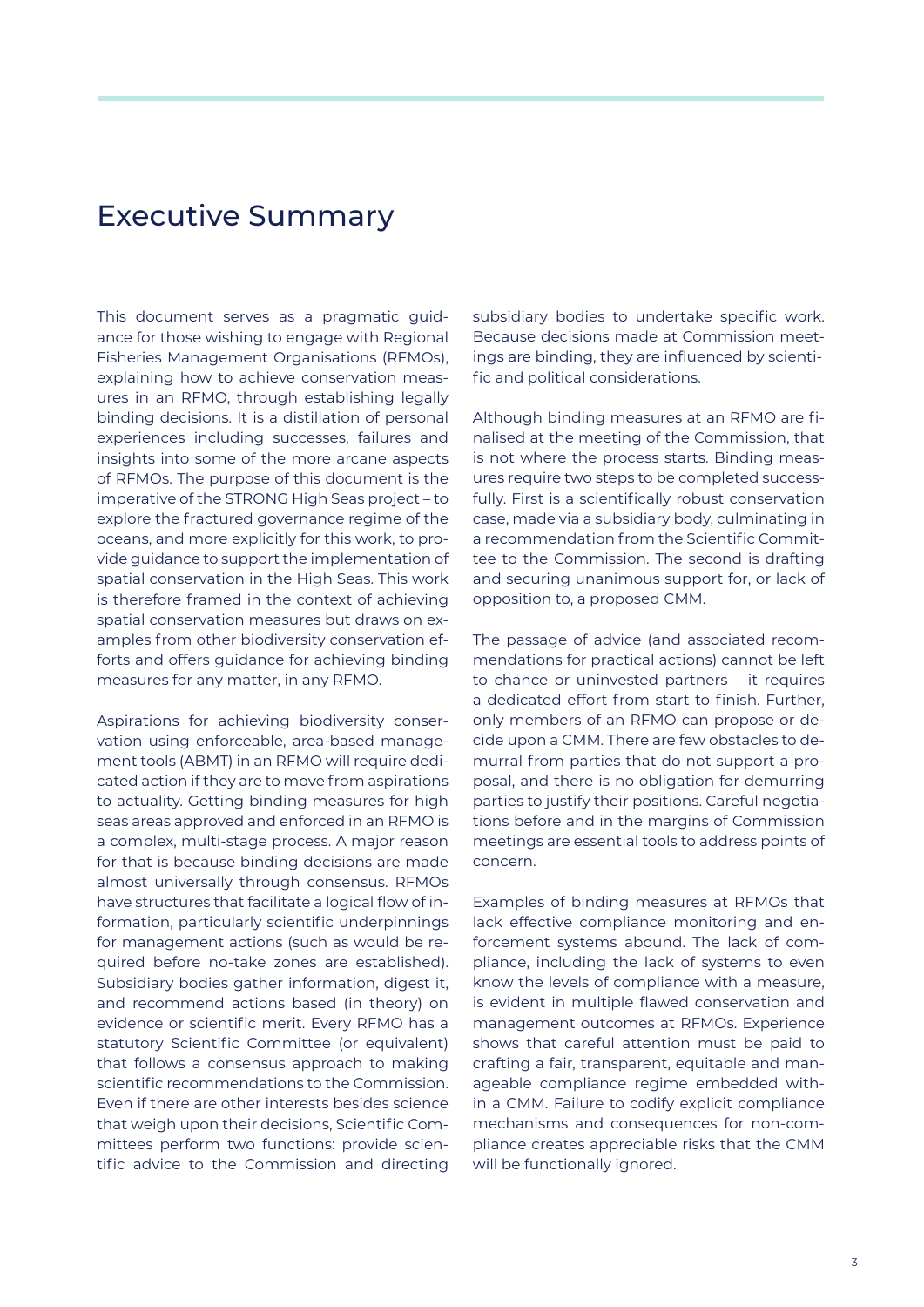Changing the status quo is the quintessential challenge in all RFMOs, because of consensus rule-making. Securing consensus support for any measure at a Commission meeting will likely require compromises and concessions. Only the proposing parties can decide whether to withdraw a measure or to accept compromises in securing support. Careful consideration is needed for the latter option. While there is no ostensible barrier to regular 'updates' or changes to a measure at subsequent Commission meetings, it is inadvisable to accept a highly compromised/weak/ineffective measure, i.e. something is not always better than nothing, since there are no guarantees that subsequent efforts to strengthen a measure will be successful. In all negotiations, it is important to strike a balance between acceptable concessions and fatally weakening a measure. It is not possible or advisable to offer opinions here on when to withdraw a proposal and regroup for another attempt at a subsequent Commission meeting, or to forge ahead with a weakened but workable measure. But experience shows that such decision points are almost inevitable and should be anticipated and planned for carefully.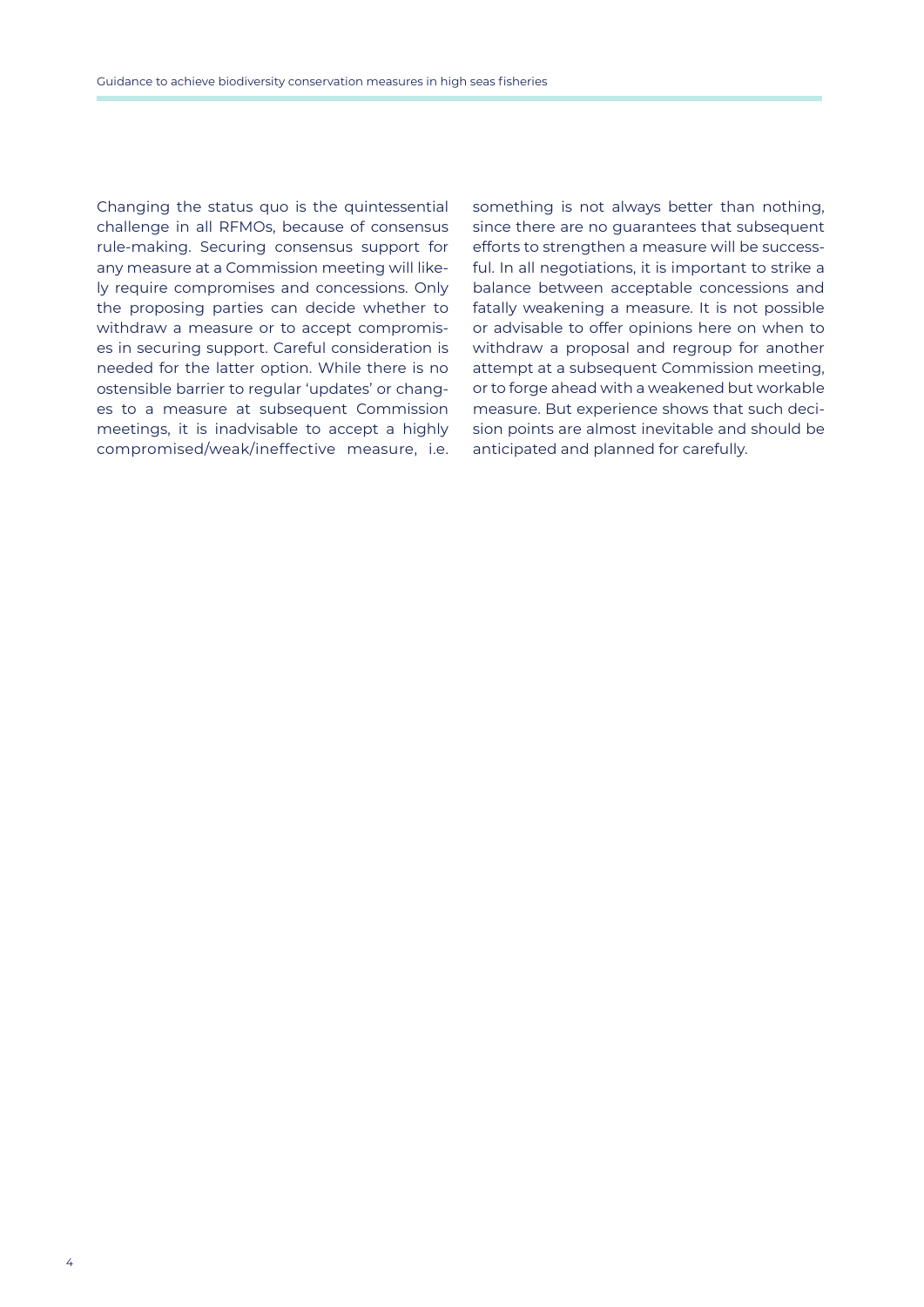# Background: the BBNJ Agreement and relation with other legal instruments and frameworks

An international legally binding instrument for the conservation and sustainable use of marine biological diversity beyond national jurisdiction (herewith referred to as the BBNJ Agreement) is being negotiated under the United Nations. The proposed objective of the BBNJ Agreement is to ensure the long-term conservation and sustainable use of marine biodiversity in areas beyond national jurisdiction. This should be achieved through the effective implementation of relevant provisions of the UN Convention on the Law of the Sea (UNCLOS) and further international cooperation and coordination<sup>1</sup>. As such, it is anticipated that this Agreement will interact with other mandated jurisdictions (such as the International Seabed Authority, Regional Fishery Management Organisations (RFMOs) and others) to achieve its objectives and that some coordination will be needed. The scope of such interaction is yet to be defined.

The current Article 4 of the draft BBNJ Agreement "Relationship between this Agreement and UNCLOS and relevant legal instruments and frameworks and relevant global, regional, subregional and sectoral bodies" sets out that this new legal instrument should not undermine the others in this relationship. Thus, whilst stronger cross-sectoral integration and synergies are reported as critical for an improved ocean governance<sup>2</sup>, the framework that will facilitate such cooperation and coordination once the Agreement enters into force remains unclear.

There remains a large spectrum of views at the negotiation table regarding how the BBNJ Agreement should be implemented<sup>3</sup>. One line of thought is that decisions, implementation and monitoring related to biodiversity conservation and sustainable use should be led by the Conference of the Parties of the BBNJ Agreement, hence a more prominent role given to this global Agreement. On the other end of the spectrum, lies the view that the Agreement should limit itself to setting overarching principles and standards, while relegating to regional and sectoral bodies the responsibility for implementing decisions, that is, there would be a certain level of shared roles and responsibilities with regional bodies.

The objectives of the BBNJ Agreement shall be achieved through the effective implementation of an agreed set provisions on four areas known as the 'package elements':

- 1. Area-based management tools, including marine protected areas
- 2. Environmental impact assessment
- 3. Marine genetic resources, including questions on the sharing of benefits
- 4. Capacity-building and the transfer or marine technology

There is an expectation that arrangements will be put in place to operationalize them in an integrated and inclusive (among the actors operating in the high seas) manner.

Area-based management tools, particularly protected areas, are widely recognized as being an effective way to safeguard biodiversity from various pressures. Regional and sectoral bodies with areas of competence in the marine environment have established various approaches to spatial conservation, including Vulnerable

<sup>1</sup><https://undocs.org/en/a/conf.232/2020/3>

<sup>2</sup> UN Environment (2017): Realizing Integrated Regional Oceans Governance – Summary of case studies on regional cross sectoral institutional cooperation and policy coherence

<sup>&</sup>lt;sup>3</sup><https://www.un.org/bbnj/content/fourth-substantive-session>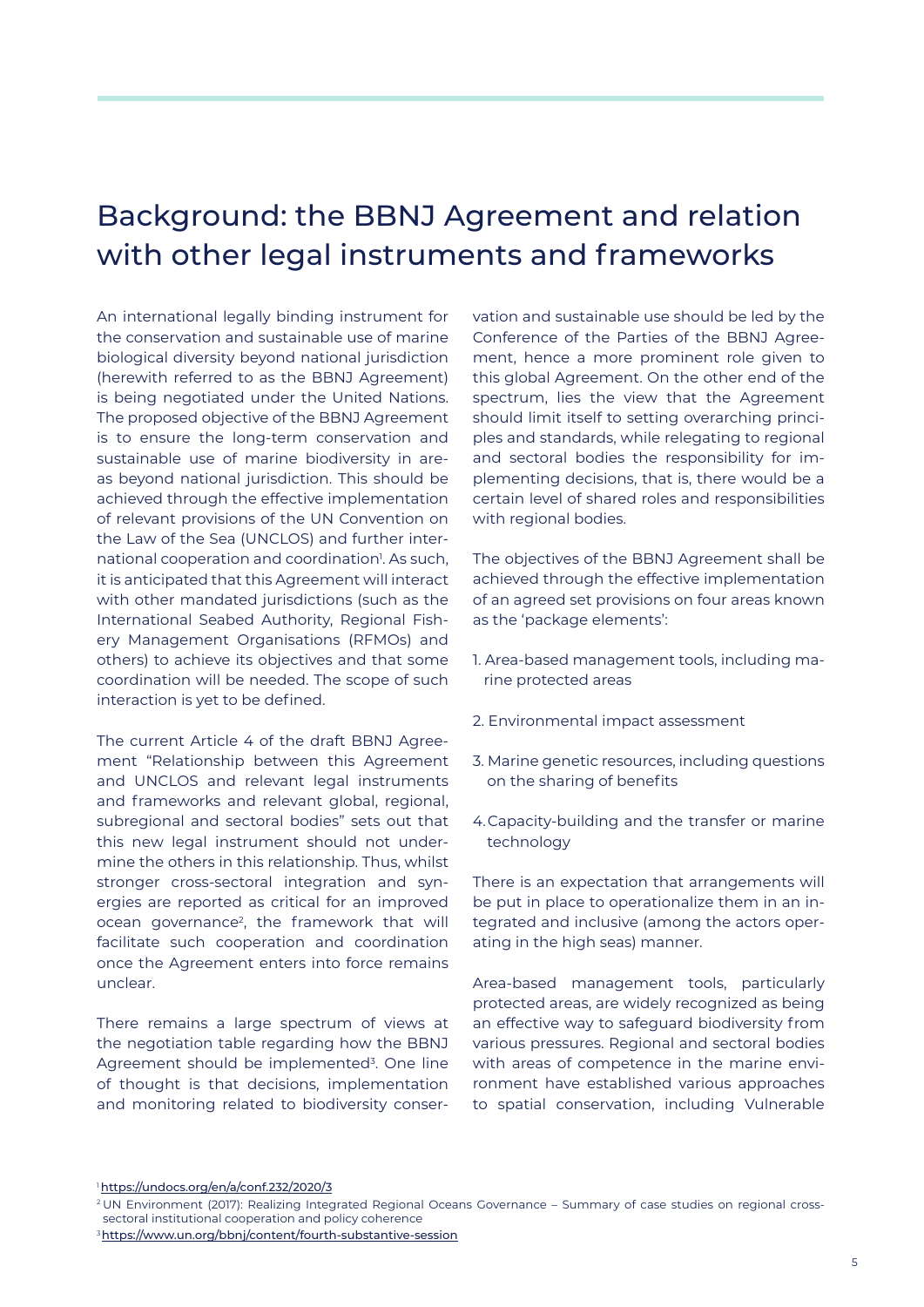Marine Ecosystems (VMEs), set by some RFMOs; Particularly Sensitive Sea Areas (PSSAs), set by the International Maritime Organization, and Marine Protected Areas (MPAs), set by regional seas conventions. From this basis and in order

for the BBNJ Agreement's overarching objectives to be achieved, support will have to be secured from the relevant sectoral bodies to designate conservation areas in ABNJ.<sup>4</sup>

# **Objectives**

This document is intended as a pragmatic guidance to support implementation of the objectives of the BBNJ Agreement. It offers insights and strategic considerations on how to achieve biodiversity conservation outcomes in an RFMO, having measures adopted (i.e. made legally binding). It is a distillation of personal experi-

ences including successes, failures and insights into some of the more arcane aspects of RFMOs' functioning, derived from participating in dozens of meetings at many RFMOs. It is framed in the context of achieving spatial conservation measures, but draws on examples from other biodiversity conservation efforts.

<sup>4</sup>[As of the date of the publication of this Guidance, the negotiations of the BBNJ Agreement have not yet been concluded.](https://www.un.org/bbnj/) [Obligations of States or international organizations, or opportunities for non-State actors to collaborate, on the identifica](https://www.un.org/bbnj/)[tion, submission of proposals, implementation and monitoring and review of ABMTs, including MPAs, are still not deter](https://www.un.org/bbnj/)[mined.](https://www.un.org/bbnj/)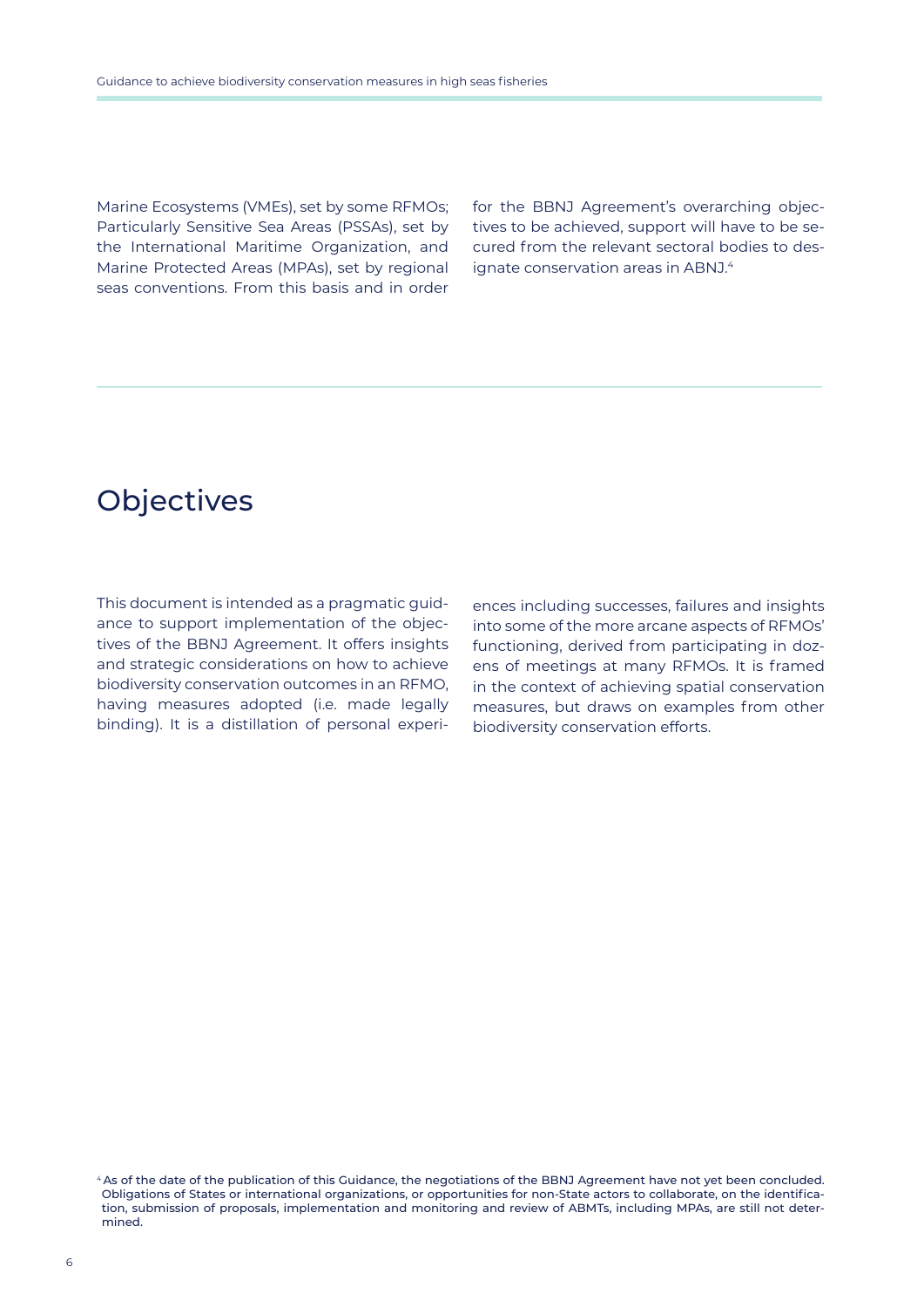## Introduction

RFMOs are legally constituted inter-governmental instruments. They have power to make decisions regarding fishing activities and related matters, that are binding on all members, albeit with some clear limitations. For example, the exercise of sovereign rights within Exclusive Economic Zones (EEZ) must always be considered when binding measures are adopted. As noted in this document's Disclaimer, all references and inferences are in relation to waters in Areas Beyond National Jurisdiction (ABNJ, aka the High Seas). Bodies (including marine- and fisheries-related inter-governmental instruments) with only advisory functions are not RFMOs and are not considered here. Only sovereign States and other recognised entities can be members of an RFMO. The remit of RFMOs in ABNJ is guided, inter alia, by the general obligations contained in the United Nations Convention on the Law of the Sea (UNCLOS), the UN Agreement for the Implementation of the Provisions of the UNCLOS relating to the Conservation and Management of Straddling Fish Stocks and Highly Migratory Fish Stocks (UN Fish Stocks Agreement), and the FAO International Guidelines for the Management of Deepsea Fisheries in the High Seas (FAO Deep-sea Fisheries Guidelines)<sup>5</sup>. While disregarding RFMO regulations is patently illegal, the scope of Illegal, Unregulated and Unreported (IUU) fishing is considerably broader. Any fishing on the high seas that is conducted without regulations and processes for documenting, reporting and managing fishing activities and impacts (i.e. without being reported to or falling under the purview of an RFMO) is technically IUU fishing<sup>6</sup>.

The basis of binding RFMO decisions (Conservation and Management Measures; CMMs) is that they are made at meetings of the Commission, by Contracting Parties (CP). Further, CMMs go

by various names besides CMM, including Resolution and, paradoxically, Recommendation. The terminology is specific to each RFMO, as set out in the basic texts of each instrument. The legal status of non-binding decisions, where action is advised, recommended, requested or compliance is voluntary, are not considered further. Only CMMs (as defined here, noting the nomenclatural chaos that exists between RFMOs) are relevant since these codify binding duties and obligations on members.

Consensus is a legal requirement in certain RF-MOs, but those RFMOs that allow non-consensus voting to maintain a strong ethos of seeking consensus. In the former case, a single CP can object to or disagree with a proposed CMM, and it will not be adopted. In RFMOs that have mechanisms for votes, any CP proposing a measure can call for a vote should negotiations fail to overcome an impasse. Voting is exceptionally rare.

Each CP has the same rights as all others – there is no hierarchy or bias based on size of fleets, scale of catch, financial contributions or other considerations. Commissions generally allow for a "cooperating non-contracting party" (or variations on that theme) to participate in meetings. This setup allows jurisdictions that have an interest in the proceedings and decisions of a Commission to participate in its activities and meetings, report its catches and activities of relevance, and generally behave as if it were a member (thereby avoiding their fleets' catches being declared IUU). However, cooperating non-parties do not pay membership dues, cannot contribute to decision-making (i.e., they have neither vote nor veto) and must meet all mandatory requirements.

<sup>5</sup> FAO, [Fisheries Management in Areas Beyond National Jurisdiction](https://www.cbd.int/doc/meetings/mar/soiom-2016-01/other/soiom-2016-01-fao-12-en.pdf), 2016

<sup>6</sup><https://www.fao.org/iuu-fishing/background/what-is-iuu-fishing/en/>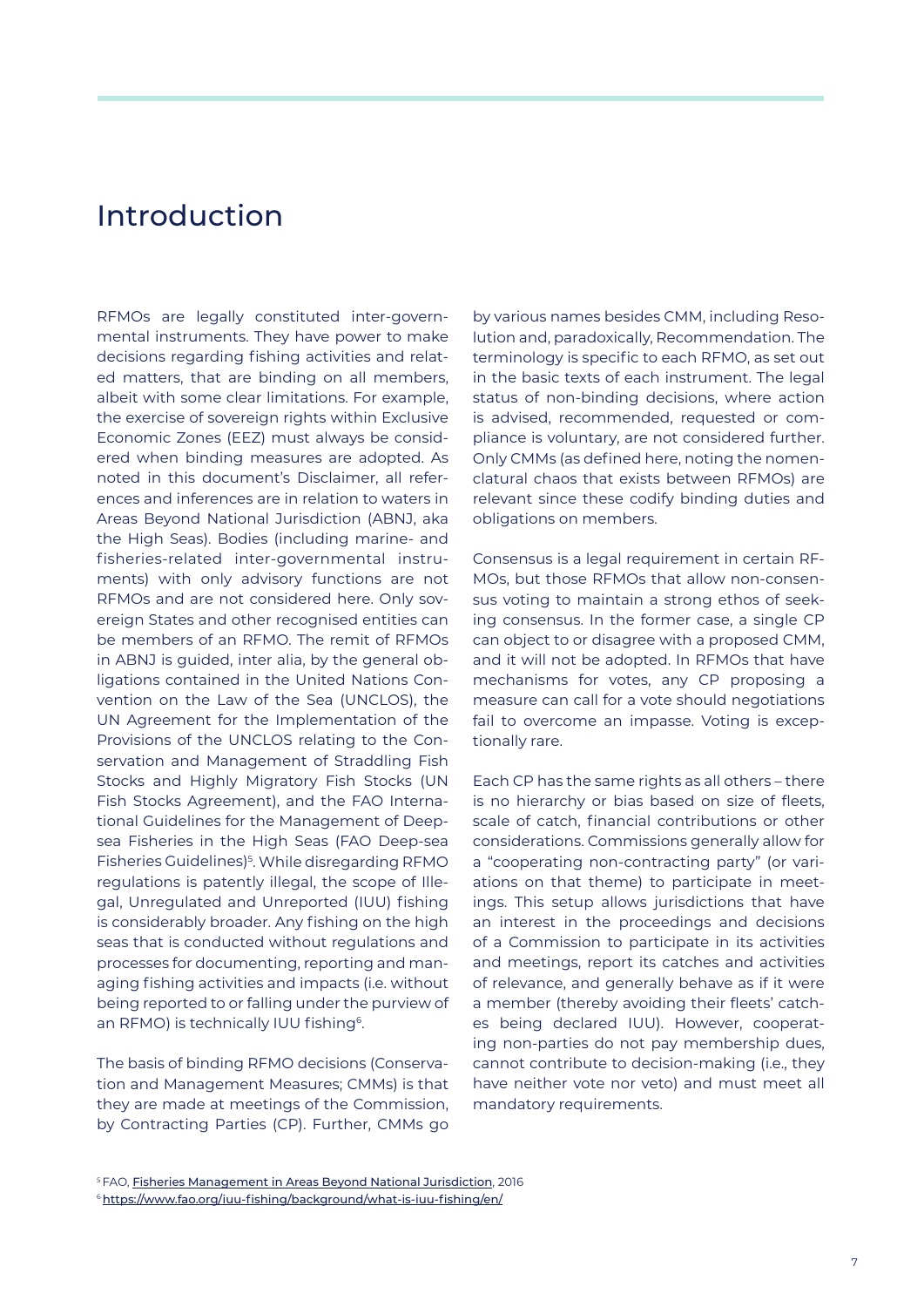All RFMOs have a decision-making body, the Commission, and two levels of decision-support structures below that: a Scientific Committee (the name might vary but the structure is basically the same across RFMOs) and some description of subsidiary working groups/parties (for example, ICCAT has inter alia the subcommittee for ecosystems (or SC-ECO), the IOTC equivalent is the Working Party on Ecosystem and Bycatch, the CCSBT has working groups, etc). The Scientific Committee considers the scientific basis for any management or conservation needs/proposed actions, and subject to consensus from members, will make a recommendation to the Commission. Alternatively, the Scientific Committee can send matters (back) to a subsidiary body for further clarification of issues.

All RFMOs must have a secretariat, but that is an administrative body, not a decision-making body. It is a common misconception that the Secretariat of an RFMO is the Commission. This perception is particularly prevalent in media reports, where, for example, a news publication will state that "ICCAT decides X." While not technically inaccurate, such statements are misleading to untrained readers, since a Commission is, in reality, a collective comprised of members, and thus isn't really an entity in the same way that (for example) a national government, business or university is. Because decisions taken at an RFMO are by consensus, all members share responsibility for the outcomes.

### **Modalities of cooperation**

The BBNJ Agreement, assuming it is adopted and enters into force, is unlikely to intrude into the mandates of other international instruments; the BBNJ Agreement Secretariat will more likely facilitate cooperation. Because an RFMO is made up of its members, and decisions are taken by its members, there is no scope for any party, instrument or entity, including UN bodies and inter-governmental agreements, to forge collaborations with an RFMO that could alter an RFMO's decisions or members' rights<sup>7</sup>. While RFMOs can and do sign Memoranda of Understanding (MoUs) with other entities, these provide no special rights or similarly privileged access to the Commission's processes nor influence over decisions. MoUs exist purely to formalize some types of interactions and to smooth the path for signatories to interact with the RFMO (e.g. observing Commission meetings).



**Figure 1: Flowchart showing process and directional interactions between bodies of a typical Regional Fisheries Management Organisation**

<sup>7</sup>There are very specific cases where this is possible, by some bodies, to a limited extent. This won't be covered here, however.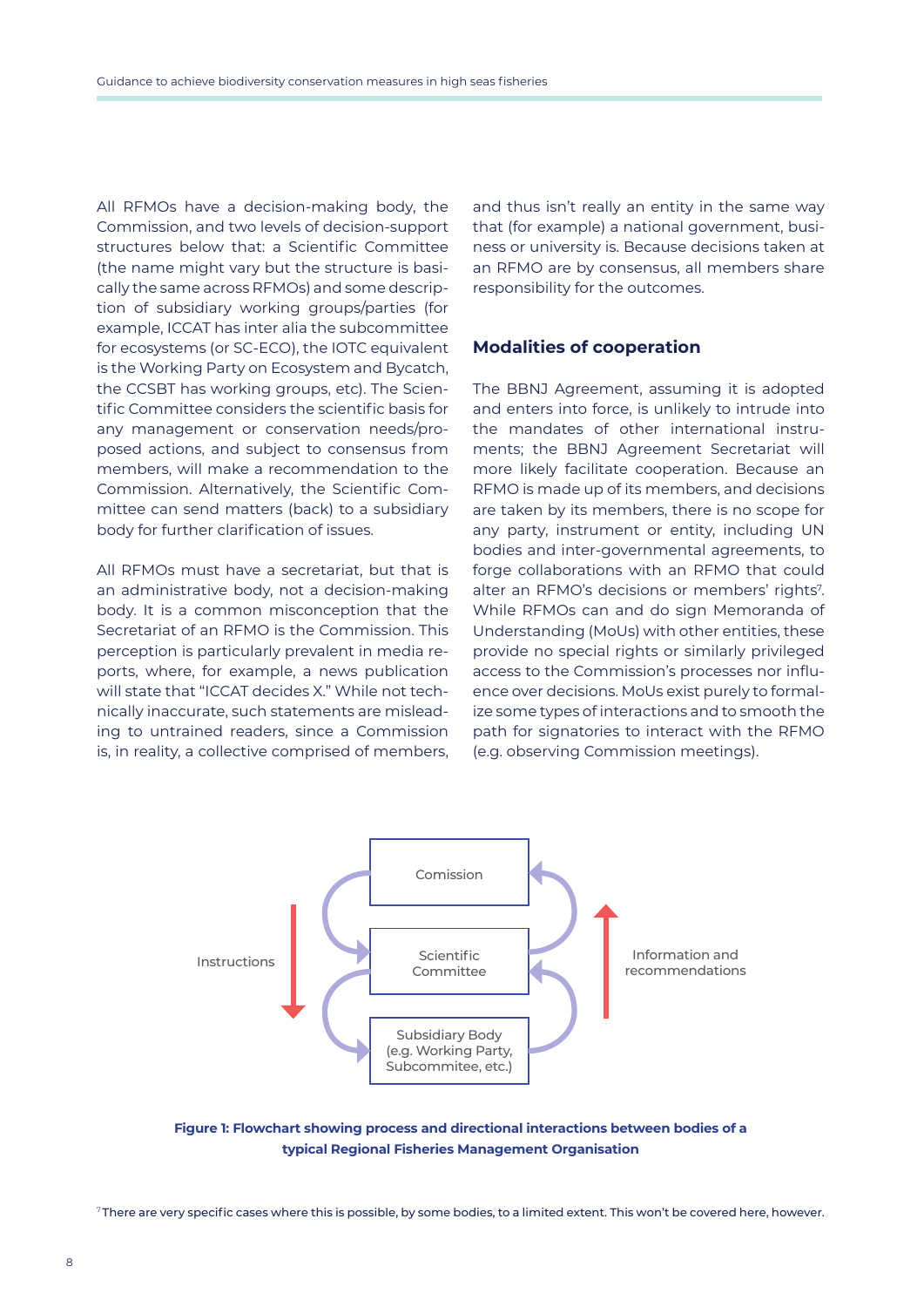## RFMO structures and functions

Members of Commissions are referred to by many acronyms, but Contracting Parties **and** Cooperating non-contracting parties<sup>8</sup> (CPCs) is most common. The term "CPC" refers to the collective of contracting and cooperating non-contracting parties, whereas CP refers only to full members. The terms are not interchangeable, and careful consideration has been given to when information relates to only full (voting) members (CPs) and when they relate to all members (CPCs). The structures of RFMOs vary widely, but all have a primary decision-making body, the Commission, and a statutory scientific body, the Scientific Committee. Commission meetings are typically held annually to make binding decisions, and members send delegations to the Commission meeting to advance their particular agendas and objectives. There are many processes that the Commission must attend to, such as budgetary negotiations and Secretariat staffing considerations, but those are not relevant to this document and are not dealt with further. In the case of fishing and related matters, members develop and submit to the Commission draft CMMs (or draft revisions to existing CMMs). It should be noted that the 'management' component of the term 'Conservation and Management Measure' does not refer to the management of the RFMO, or other procedural aspects. It relates exclusively to the management of the fish stocks and related issues that are under the RFMO's bailiwick. Similarly, the conservation aspect does not relate exclusively to biodiversity conservation, but includes many other 'conservation' issues, such as conserving healthy target stocks, ecosystem functioning, etc.

All formal bodies of an RFMO have a Chair and most will have a vice-chair (or two), typically drawn from and elected by participants or CPCs. Other models for filling these positions

exist, for example by the appointment of independent consultants (at the CCSBT). Terms of office, duties etc. vary, but generally involve overseeing the functioning of the body's meetings (including 'traffic control' for speakers) and pre- and post-meeting administrative tasks (such as circulating information, setting Agendas or calling for contributions). The Chair is expected to remain neutral in all discussions unless they explicitly state that they are speaking as a participant. There is no possibility of posthoc actions of any kind following a meeting, including due to non-participation. Each RFMO meeting ends when it ends, and any outstanding matters (writing and adopting the Meeting Report excepted) will be deferred to a subsequent meeting. All RFMO meetings will have a Meeting Report, and a great deal of time and attention is paid to ensuring the report accurately reflects discussions and decisions, and is adopted by consensus as the final act of each meeting. Meetings will occasionally fail to adopt a Report (there can be several reasons) while the meeting is in session, in which case the report has to be adopted post-hoc via correspondence. All Reports typically include: attendee lists with contact and affiliation information; the Agenda; concise summaries of presentations and discussions; and most importantly, a record of all Recommendations or decisions (in the case of a Commission meeting).

RFMOs place great weight on science to ensure, as far as possible, that decisions are consistent with the best available scientific advice. Here we describe some important considerations and consequences related to science in RFMOs. The route that scientific advice follows in an RFMO is typically from the lowest body (or subsidiary body), through the Scientific Committee, to the Commission. Therefore this is the order in which these structures are described.

<sup>&</sup>lt;sup>8</sup>A non-member of an RFMO with interest in fisheries in the Convention area may gain status of cooperating non-contracting party.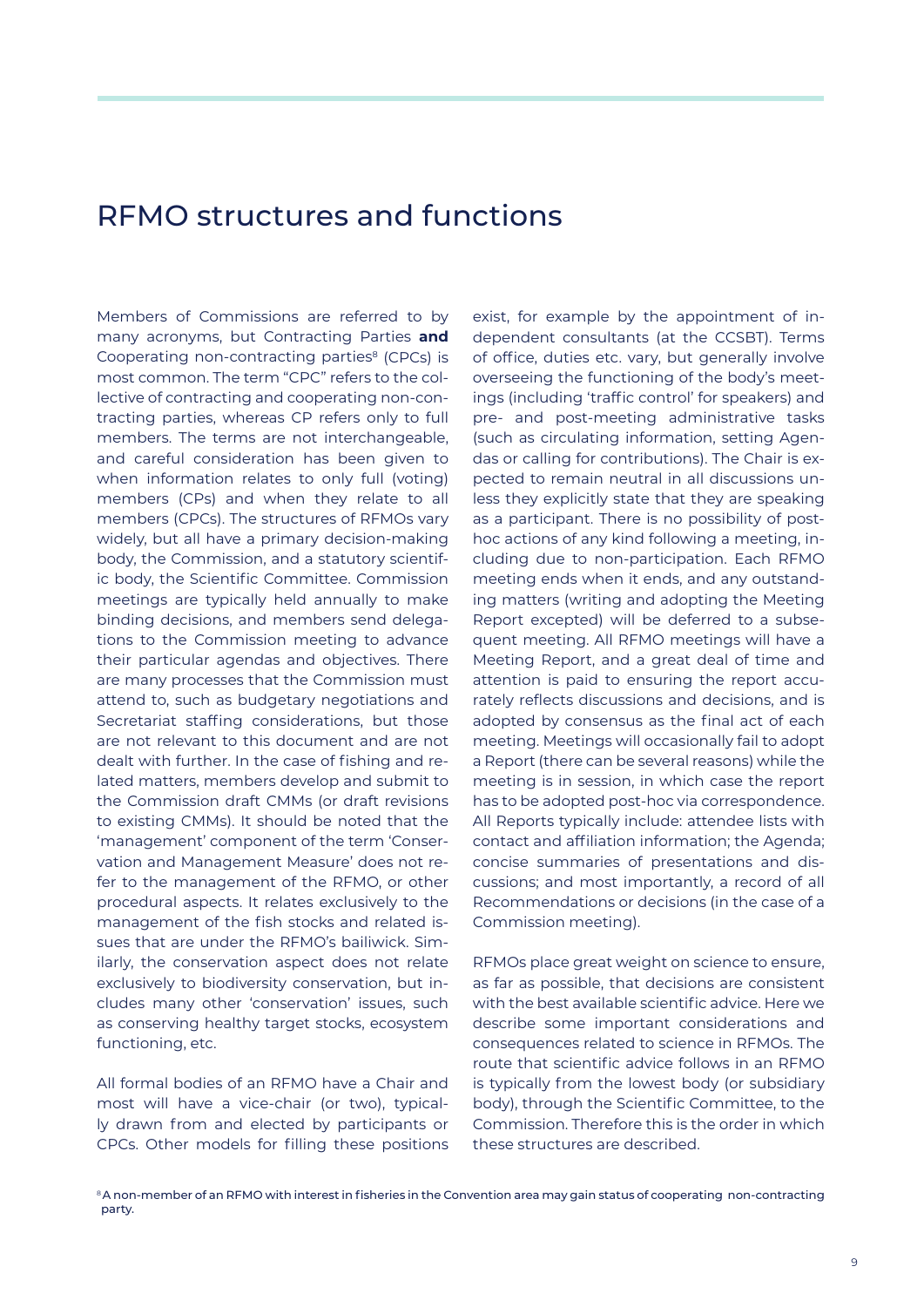## **Science**

There is no requirement that proposed CMMs are fully or partially grounded in science, despite that being the practice. It is very unusual for a CMM lacking strong scientific basis/justification to be adopted. Conversely, a strong scientific rationale makes a very good basis for a successful measure. New CMMs, or updates to existing CMMs, are most commonly informed by scientific evidence presented as documents at relevant meetings. Commissioners will regularly return matters to the Scientific Committee, and the Scientific Committee to the relevant subsidiary body, for further consideration, particularly when a Party or Parties express a desire for stronger or additional evidence. Where a proposed CMM is recommended from the Commission's own Scientific Committee, that makes a very powerful case for adoption. As a general observation, Commissioners tend to avoid taking positions contrary to scientific recommendations, although protection of fishing quotas9 or annual catch is often robust, despite strong scientific advice calling for lower quotas/ catches.

Novel papers (i.e. those that have not come from a subsidiary body) are very carefully managed, and submitting papers for management actions directly to the Scientific Committee is frowned upon (and may receive a rejection from the Scientific Committee chair unless there's a strong justification for the approach). If there's any opportunity to defer a proposed contribution to a subsidiary body, it will generally be done.

## **Secretariat**

Secretariats are administrative and logistical support structures that keep the processes of an RFMO moving, circulate documents, serve as a repository for data and documents, and can also provide scientific analyses and other types of support to the workings of the Commission and its various bodies. Secretariat Staff are not members of the RFMO and cannot influence decisions, make rules of procedure, or otherwise shape what CPCs do or don't do, at any meeting or in any way. Secretariats are best considered neutral facilitators of Commission process.

Secretariats can and do play active roles in attending to matters of relevance to an RFMO but which require neutral parties, i.e. where a member cannot be tasked with representing the Commission, for example at multilateral meetings or in engagements with UN bodies. This provides opportunities to secure funding for projects that support an RFMO's objectives, participate in broader governance discussions, and more. Typically, however, Secretariat staff cannot make decisions at fora such as BBNJ negotiations on matters that might have any impact on CPCs' sovereign rights. Any implications for sovereignty must be brought to a Commission and endorsed or rejected.

#### **Science-focussed subsidiary bodies**

Subsidiary bodies are the lowest tier of a Commission. Where a group doesn't have formal status within a Commission, it may be indicated with the terms 'ad hoc' or 'intersessional' in the name. Usually, working groups/working parties/subcommittees meet separately from the Scientific Committee, but not always. Further, within RFMO structures there are non-scientific bodies and processes (such those dealing with Compliance); those are not considered further, and all references are to scientific processes. Within these science-focused bodies and their processes there is usually no hierarchy amongst participants – all are considered equal and have equal rights to present, share views, and engage in discussions. The only requirement for participation in most subsidiary bodies (noting that this is a typical, but not the only model) is that participants attend in their individual capacity, as scientists/experts, and do not represent parochial positions or take other 'unscientific' approaches at meetings. Participation by industry representatives is frowned upon and generally avoided, unless the person is also a scientist and

<sup>9</sup> Not all RFMOs have quotas, in which case annual catches are what must be managed.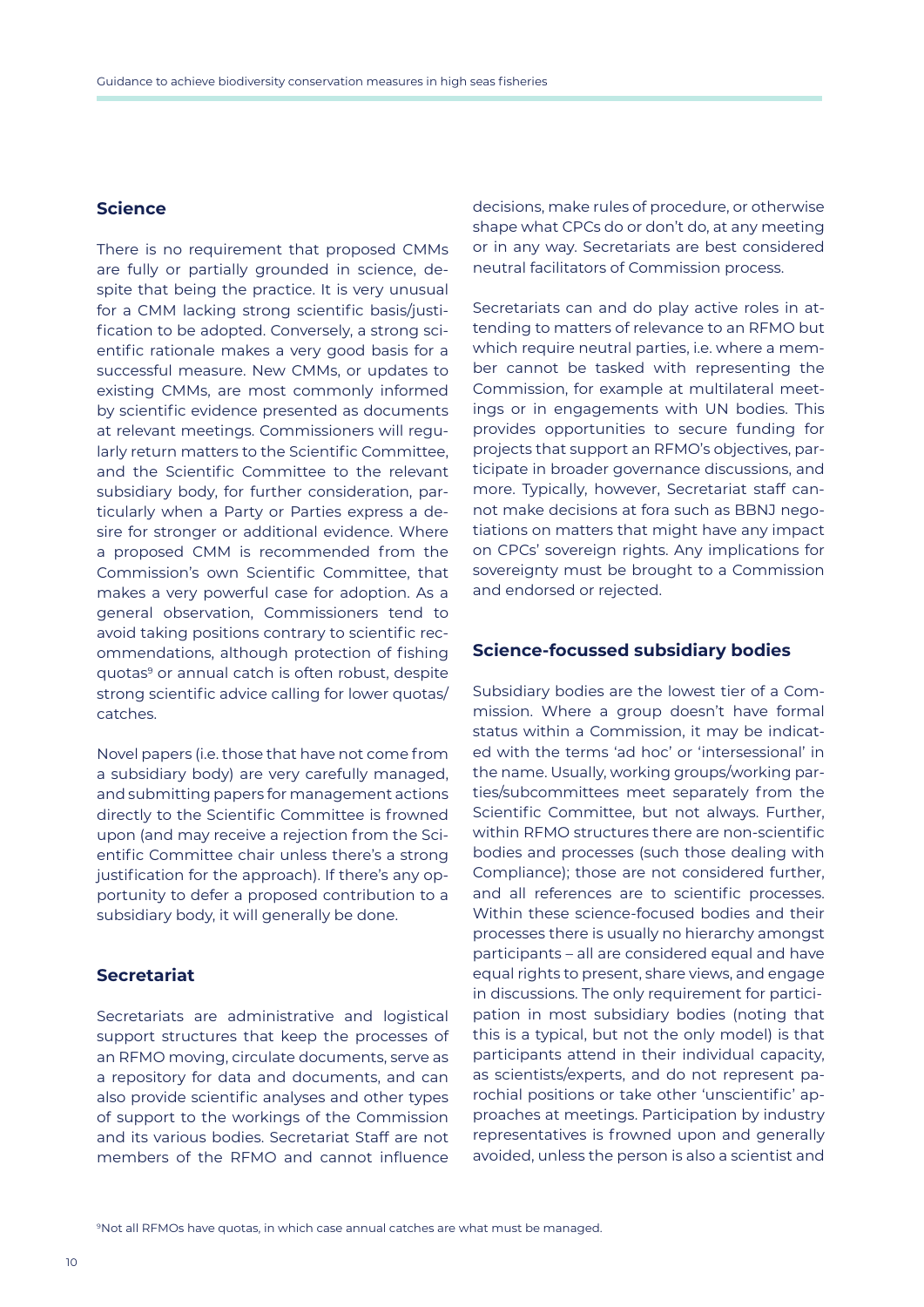attends in that capacity. Participants are not referred to as representatives of any entity (State, institution, etc.), and official Meeting Reports do not reference positions as coming from individuals, members or organisations.

Contributions to meetings of subsidiary bodies take the form of scientific papers submitted in advance (much like at an academic conference), with references, supporting data and, most importantly, recommendations. In some RFMOs only members can submit papers, with other contributions relegated to Information papers; this type of paper is presented/discussed at the discretion of the Chair. Each paper is given time for a concise presentation to the meeting, whereafter the floor is opened for discussion; taking the floor is done strictly on a first-come, first-served basis. Contributions which only report data, observations or hypotheses, which are not outcome-focused, science-based or which lack a practical application may be rejected by the Chair or designated as Information papers. Meetings of science-focussed subsidiary bodies (as opposed to compliance or administrative bodies, structures and processes) are strongly geared towards providing practical, scientifically grounded recommendations, usually for consideration by the Scientific Committee unless the Commission decides otherwise.

There is no guarantee that all participants will accept the science as it is presented; criticisms and suggestions can extend to any aspect, including the philosophical nature of a concept, the relevance to a particular meeting, analytical, methodological and research design approaches, conclusions or recommendations advanced for consideration to a meeting. These should generally be taken as constructive advice. For this is the scientific method and the very purpose of the system, and being sent back to do more work before a recommendation can be passed to the Scientific Committee is how RFMOs work.

## **Scientific Committee**

The Scientific Committee is a quasi-representative (of members), quasi-scientific body that also operates on consensus. Attendance at Scientific Committee meetings is restricted to members, Secretariat staff and pre-approved "observers" (who represent organisations – there is no individual participation). Participants are officially supposed to be neutral and consider matters from a scientific perspective while also representing narrower, parochial interests – an intentionally grey area that provides latitude for 'political' considerations. Attempts to advance positions that lack scientific support are very rare at Scientific Committee meetings. However, scientific matters always include estimates of uncertainty; that uncertainty can become the basis to stop a recommendation going to the Commission, irrespective of whether individuals believe that to be justified or spurious.

Scientific Committee meetings usually consider national reports from CPCs, reports from the Secretariat (when so tasked), Meeting Reports from relevant subsidiary body meetings in the 12 months, and, on occasion, novel papers or reports from other bodies (such as from the Compliance Committee, consultancies, etc.). The Scientific Committee will explicitly consider and decide upon all recommendations from Subsidiary Bodies. There is a clear hierarchy for discussions in a Scientific Committee setting, with observers only given the floor once contributions from members are complete. It is worth stating the obvious here: it is essential to attend a Scientific Committee meeting if a Subsidiary Body has made a recommendation of interest. Ensuring that discussions go well and that a desired recommendation is included in the Scientific Committee's report to the Commission, or that concerns are well understood, requires active attention until the process is completed.

## **Commission meetings and Commissioners**

Commission meetings, which are held annually, is where the fundamental business of the RFMO is considered, and where CMM proposals are presented, negotiated and potentially adopted. Any CMM proposal that seeks to introduce spatial or temporal management of fishing effort within a Convention Area (through an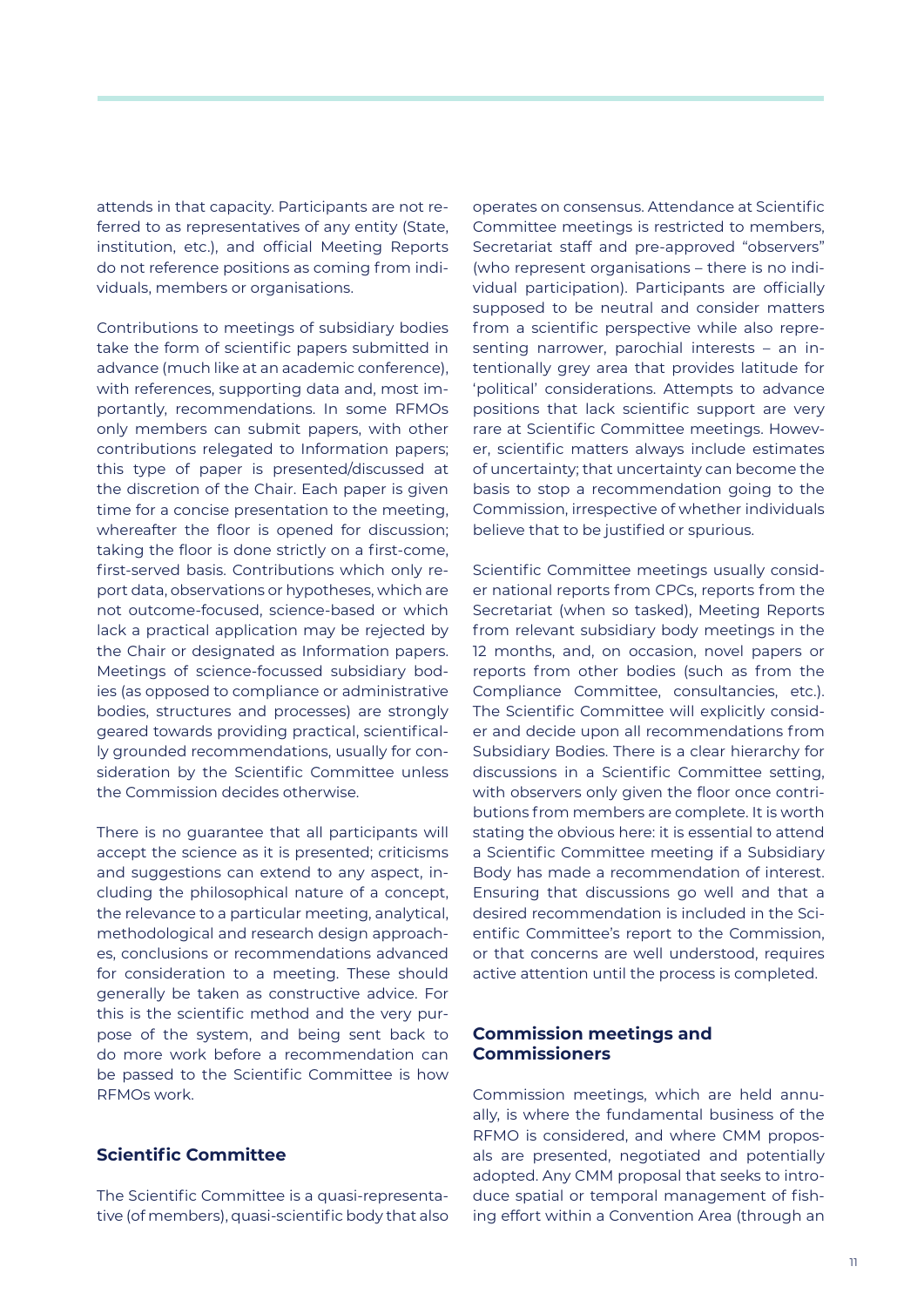ABMT), must be adopted by consensus or vote at a Commission meeting.

The Head of Delegation (aka Commissioner) of a CPC is ordinarily the only member of a delegation to take the floor, unless alternates have been designated (this is essential where parallel sessions occur). Commissioners are formally empowered to make binding decisions during a Commission meeting. The latter point is crucial, since the business of an RFMO should not be delayed due to need to consult with authorities back home. Which is not to say that consultations are disallowed. Indeed, requests to the Chair to delay progress of a discussion/decision, to allow consultations with people in different time zones and not present in the meeting, are generally indulged. Delegations can include dozens of participants, and most CPCs will include industry representatives in their delegations.

The Chair will give every CPC that so desires a chance to speak until an issue has been exhausted or decided, or the meeting runs out of time. There is frequently insufficient time to complete all the agenda items at a Commission meeting, and 'running down the clock' at a meeting is a well-worn path to avoid decisions. Some RFMOs seldom give Observers the floor, in part because of time constraints, but others are more generous with Observer contributions. The imperative that Commissioners be allowed to air their views means that discussions on one CMM can span multiple days, and schedules are exceptionally difficult to predict. Added to this is the need for break-out groups for contentious issues to be taken from the plenary session. One can appreciate that RFMOs with larger memberships and more Observers are likely to see greater demand for the floor, and hence more time pressure for completing agendas, and therefore may be less able to accommodate non-member inputs as generously as RFMOs with fewer members.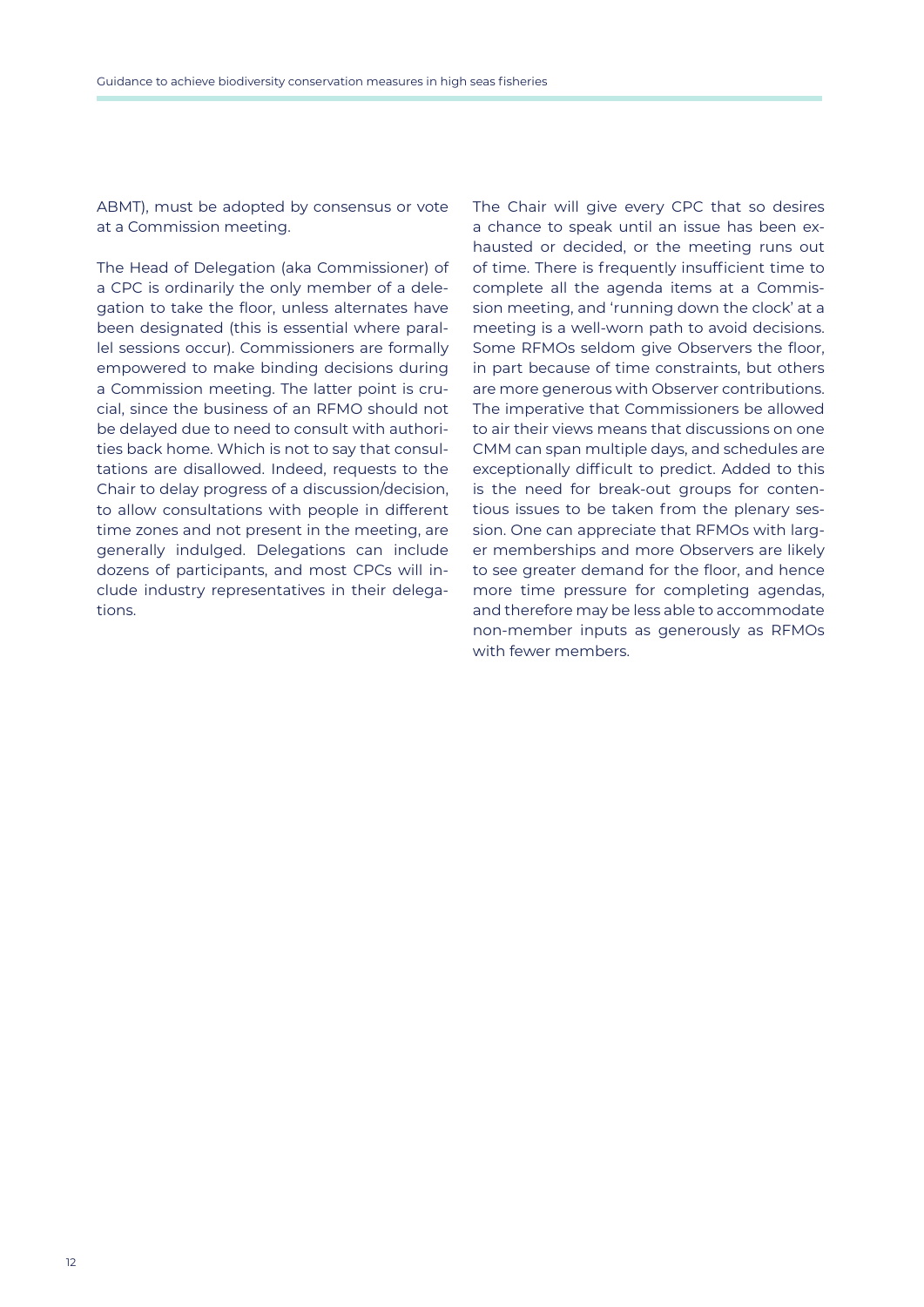# Processes and considerations for adopting binding measures

Securing consensus on a CMM is frequently a formidable challenge, with very few making that bar effortlessly. It is common for variations of a proposed CMM to be revisited annually. Due to the very nature of consensus, and at the risk of stating the obvious, the stronger an alliance is, the better the chances of a draft CMM succeeding. But what constitutes a strong alliance is highly context-dependent. For example, the strength of a CP's commitment to using ABMTs may well be more important than sheer numbers of supporting CPCs. Maintaining status quo is the path of least resistance, or the easiest outcome for any decision. Members may, from time to time, use CMM proposals as 'bargaining chips', including by rejecting a proposal because they disagree with some other process or measure that has been agreed/rejected. Therefore, actors representing a particular interest at a Commission meeting should understand the wider political implications of their agenda and the 'voting blocs' (or groupings of CPCs) present.

## **Recommendations**

The ideal circumstance for the adoption of a draft CMM is where:

- 1. there's agreement on the need for management action,
- 2. there is a strong scientific basis that has been presented at the appropriate subsidiary body
- 3. the Scientific Committee recommends action to the Commission
- 4. a member is firmly committed to seeing the process through to adoption

If the scientists at a meeting of a subsidiary body agree on the facts, the methods of analysis and conclusions drawn, they will recommend that the Scientific Committee review the

issue. If the scientific bases are all well covered and there isn't much reason from a scientific perspective (including a reasonable risk of adverse impacts on total catch) to reject a proposal or to request the subsidiary body to undertake additional work, then the Scientific Committee will likely endorse a recommendation – but only if all those present at the meeting agree. At the following Commission meeting, the Chair of the Scientific Committee will present the annual Scientific Committee report which includes all recommendations from the Scientific Committee. Ideally, a member (or members) will draft a CMM that matches the Scientific Committee recommendations in all important respects (scope, extent, purpose, etc.), and will do so at the same Commission meeting when the Scientific Committee's recommendation is made. If, for whatever reason, a draft CMM is not ready to be proposed at the same meeting as the recommendation is made, that does not compromise the validity of the science. Unless the Scientific Committee revises its advice to the Commission, Scientific Committee recommendations from any preceding year can be referenced to demonstrate support for a CMM.

## **Proposing new CMMs**

Only CPs can submit CMM proposals. Therefore, an actor seeking to advance an ABMT CMM in an RFMO must work with a sympathetic CP(s). CPs are not monolithic, and almost invariably the RFMO engagements are managed by the national fisheries department with inputs from other departments (e.g. environment, foreign affairs, finance, etc.). Actions and positions on various topics must be decided well in advance of a Commission meeting, so inter- and intra-departmental discussions and national priority-setting actions usually happen several months in advance of a Commission meeting. It is therefore essential that actors understand the timings (and any political considerations of the tentative proposing CP, such as looming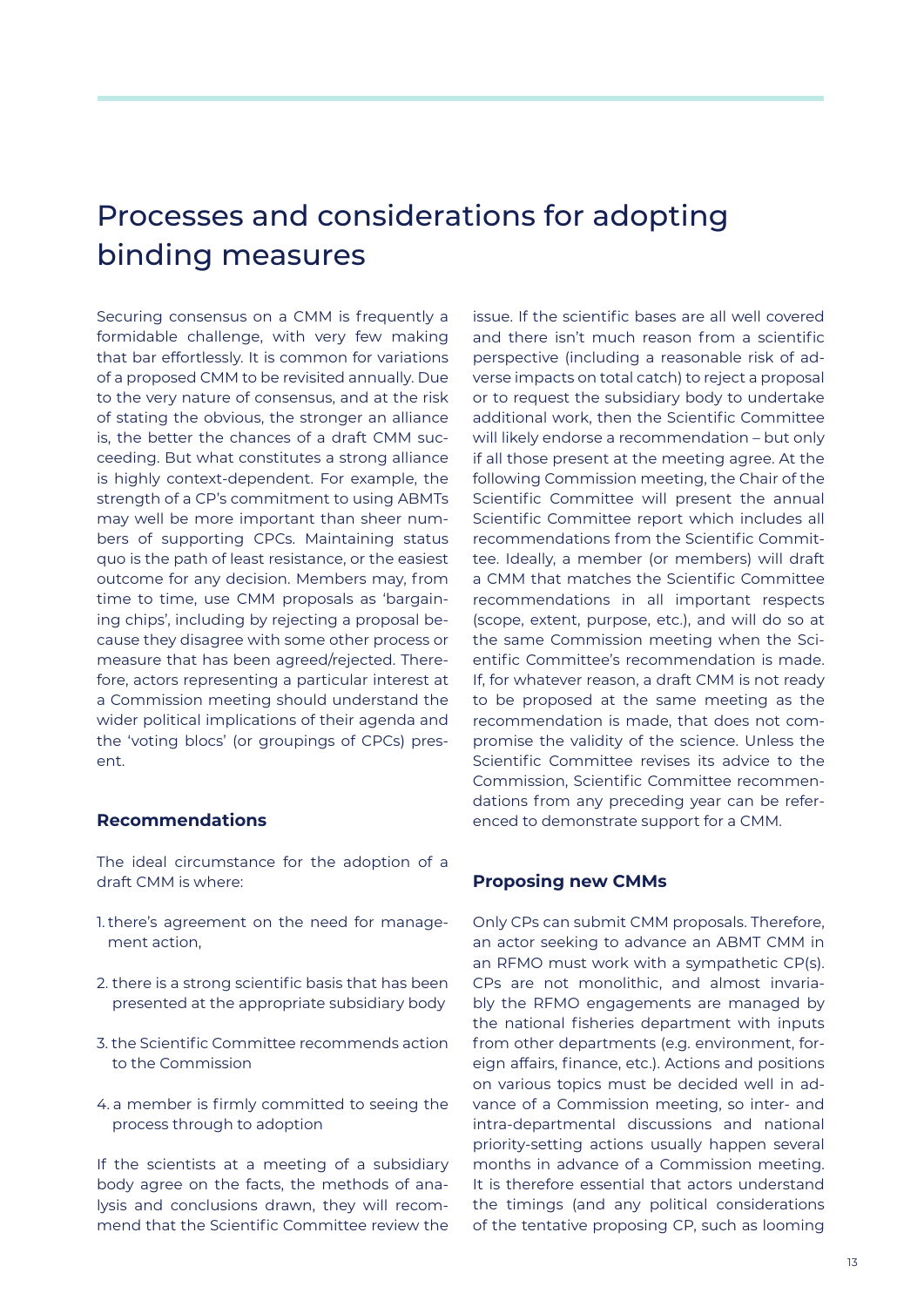national elections). Knocking on the door of a prospective proposing CP late in the national process carries an increased risk of it not being advanced internally, and thus not making it to the Commission meeting. That adds at least one year to the timeline for a CMM. Securing the support of CP(s) for a CMM is fundamental, and there are many roads to achieving this, but defining those is beyond the scope of this document. Similarly, there are country-specific nuances that are too numerous to describe. How to go about engaging with relevant officials and other stakeholders is entirely context-dependent and can only be understood through understanding the specific circumstances – national priorities, expected challenges at a meeting, individuals involved, etc.

Who leads a CMM is a key consideration. Members of delegations to Commission meetings tend to avoid taking actions or positions that risk them being labelled as being too ambitious, radical, etc. Therefore, if a CMM proposal is considered politically challenging (and there's little doubt that ABMTs will be very challenging), a sympathetic member may feel their other priorities are too important and they lack sufficient 'currency' to also lead negotiations on the ABMT point. This makes securing a lead on a CMM a substantial and critical task. The bigger a CPC's fleet for a given RFMO, the greater the invested interest will be and thus potentially the more cautious they will be in reaching consensus. Once a member has agreed to lead a CMM proposal, it is far less challenging to seek additional support from others – ideally in advance of the deadline for submitting draft CMMs, but other members can "sign on" to a proposal at any stage. The more members that co-sponsor a proposal, the more weight that proposal carries when it is brought to the floor at the Commission meeting.

Another consideration, albeit one which Observers will have no control over, is the level of commitment from proposing CPs. One of the strongest possible actions from a CP is where unrelated agreements, opportunities or the like (e.g. a trade agreement under development between the two parties, or offers of support to the hesitant CP's position in another forum) are placed on the negotiating table. An ABMT advocate who is within an official delegation is more likely to secure such "bargaining chips" from their Head of Delegation.

## **Maximising the chances of a successful CMM process**

- 1. A recommendation from the Scientific Committee to the Commission in support of the precepts and principles encapsulated in the proposed CMM
- 2. Broad support from a range of CPCs, ideally multiple CPCs co-sponsoring the CMM
- 3. A commitment from the proposing CPC to negotiate with intent
- 4. Relevant existing CMMs (such as data confidentiality, observer programs, etc.) are referenced and the CMM clearly fits with, rather than disrupts, existing arrangements
- 5. Negotiation positions, including fallback positions, are defined in advance
- 6. An individual with a clear, dedicated remit to shepherd the passage of the CMM is a member of an official delegation. Failing that, an observer representing the interested party (stakeholders of the BBNJ Agreement or other) should develop a strong communication and working relationship with the (members of the) delegation proposing the CMM

## **Drafting**

Noting that only a CP can propose a CMM, some officials feel strongly that since a proposal is done in their name, they have to take the lead in drafting it, while others will seek inputs from experts (including industry representatives) to help draft a proposal. But it's worth noting that writing up the ambitions and scientific justifications for an ABMT CMM should always be done with an eye on the final wording of a CMM. In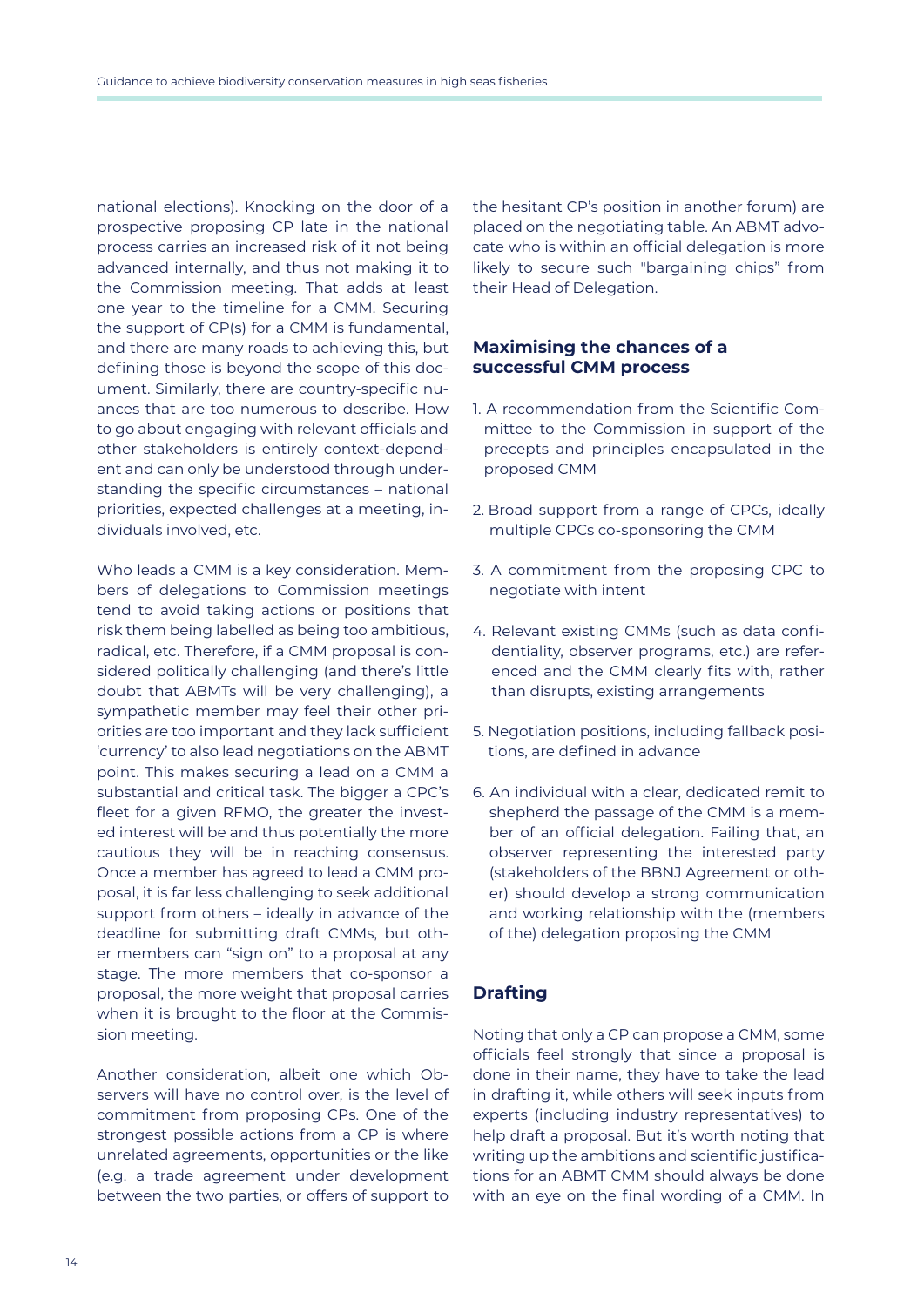other words, the advice and recommendations from the subsidiary body and through the Scientific Committee to the Commission should be as explicit as possible, so that wording can be lifted straight from recommendations and included in the draft CMM text. With all well-considered CMMs, it is critical to pay close attention to three matters, aside from the substance of the CMM itself: referencing other CMMs, reporting duties to evaluate the impact of the CMM, and compliance and enforcement mechanisms.



**Figure 2: Process flow for matters that may require formal management (which is effected through the creation of Conservation and Management Measures (CMMs)) at an RFMO. Note that matters of concern may also be raised at the Scientific Committee and subsidiary body levels**

#### **Referencing other CMMs**

New CMMs seldom stand alone, without reference to other rules/systems/CMMs. Other CMMs may also be impacted by, or have bearing on, a new CMM. It is important for those developing a CMM to both understand how it fits into the 'ecosystem' of existing CMMs, and to reference

other CMMs as appropriate. In particular, the CMMs that cover mandatory reporting and data confidentiality matters are referenced in almost all other CMMs. A new CMM must explicitly state how it fits into existing reporting requirements, and how data confidentiality issues are addressed.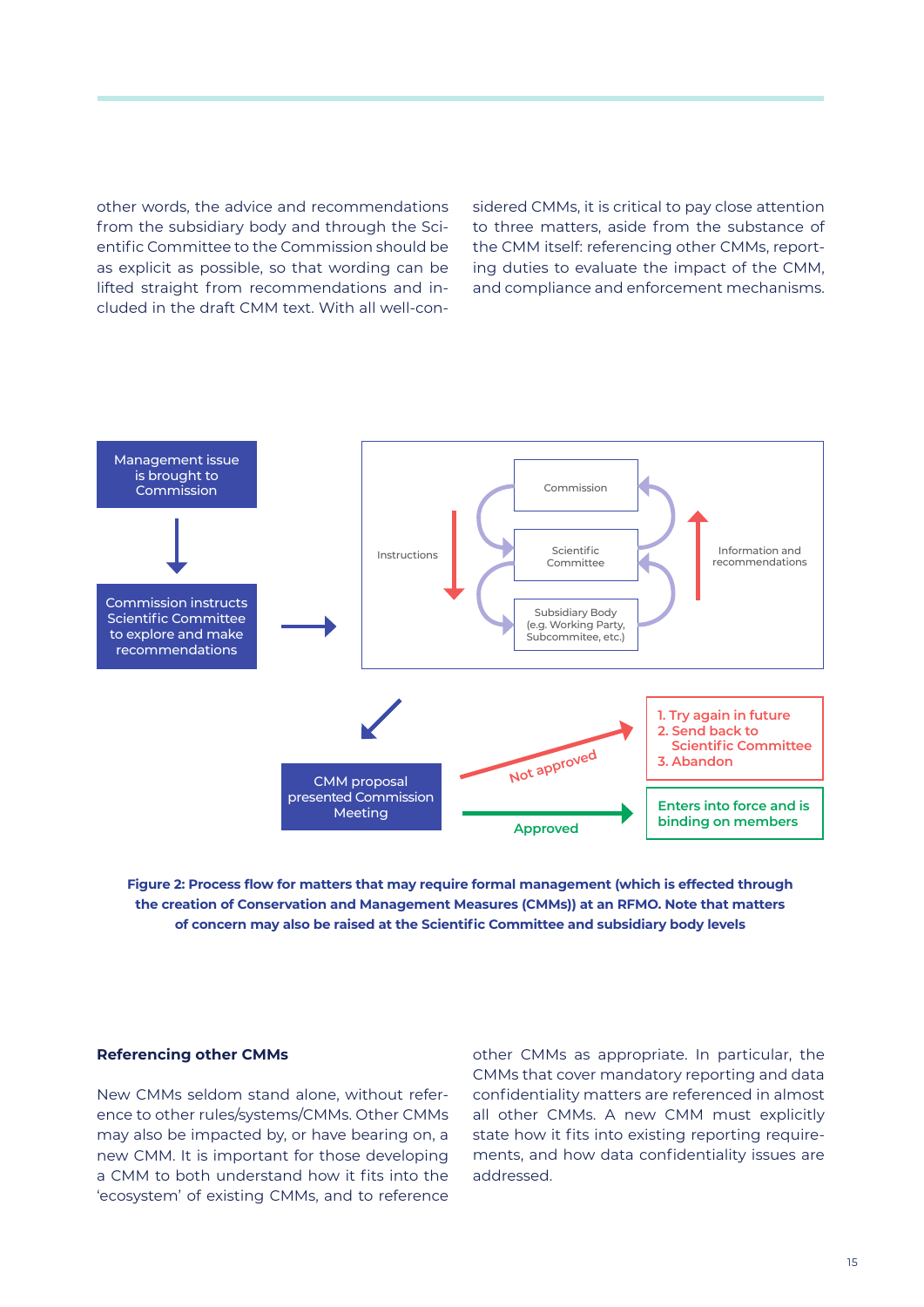Noting that only a CP can propose a CMM, some officials feel strongly that since a proposal is done in their name, they have to take the lead in drafting it, while others will seek inputs from experts (including industry representatives) to help draft a proposal. But it's worth noting that writing up the ambitions and scientific justifications for an ABMT CMM should always be done with an eye on the final wording of a CMM. In other words, the advice and recommendations from the subsidiary body and through the Scientific Committee to the Commission should be as explicit as possible, so that wording can be lifted straight from recommendations and included in the draft CMM text. With all well-considered CMMs, it is critical to pay close attention to three matters, aside from the substance of the CMM itself: referencing other CMMs, reporting duties to evaluate the impact of the CMM, and compliance and enforcement mechanisms.

#### **Reporting**

Most CMMs carry some reporting obligation where CPCs must report certain aspects to the RFMO. Reporting allows that implementation of the CMM, levels of compliance (or levels of compliance with the reporting obligations) and its effectiveness can be measured. For example, in a theoretical CMM defining spatial no-take or restricted access zones, CPCs might be required to report on any fishing vessel carrying their flag that enters into the area defined in the CMM, and it might also specify the need to report why the vessel entered, for how long, what activities it undertook, etc. Those drafting a strong CMM should pay close attention to this a seemingly small, and often overlooked matter. The sharper the advance thinking, the less risk that after-thought reporting wording is included. Last-minute throw-away lines to acknowledge a reporting need can lead to substantial challenges and deep regrets over missed opportunities.

#### **Compliance**

The third and probably least palatable, but most important aspect to consider in drafting a CMM is compliance monitoring (linked to reporting clauses in the CMM as well as to other CMMs). Compliance with a CMM cannot be evaluated unless

reporting requirements and compliance-ready actions/processes are stipulated. Of course, not measuring the impacts of a measure is not best practice anywhere, let alone when attempting to manage sustainably an open-access resource in international waters. A failure to consider adequate reporting and compliance aspects by default places a substantial burden on the Secretariat to devise ways of measuring performance; frequently this involves triangulation from suboptimal datasets to gain some understanding of compliance. Further, compliance aspects of CMMs frequently carry no burden of proof or require no independent data to verify compliance. To put this plainly, the full extent of compliance requirements in many CMMs is: officials writing words in a report. Unless there is a very well-considered structure for managing and reporting on compliance, with consequences for non-compliance written into the text, a CMM faces the very real risk of being yet another RFMO paper exercise and achieving zero change in fishing practices. An invidious effect of compliance-free CMMs is that members assume or act as if things have changed, even when there are no data. This is regrettably true of even the most fundamental CMMs at RFMOs, including those dealing with restrictions on effort or catch of listed species. Examples abound of new CMMs being developed, followed by little/no compliance (or poor compliance with reporting obligations) and no meaningful consequences – business-as-usual. The ample evidence from past experience suggests strongly that failure to think carefully about compliance and then construct politically acceptable and logistically achievable structures to support the implementation of a CMM, may well result in the CMM not achieving its stated aims. An obvious compliance issue for an ABMT CMM is dealing appropriately with vessels entering an area with a particular designation (e.g. zones with gear restrictions). The right to freedom of navigation is a fundamental right for ocean use, codified in UN-CLOS, and no CMM should seek to infringe on that right. However, fishing vessels entering into a notake zone may be required to demonstrate that no gear was deployed and no fishing occurred. A CMM may explicitly anticipate a need such as this and provide appropriate rules for what represents acceptable and compliance-ready reporting, force majeure exceptions, etc.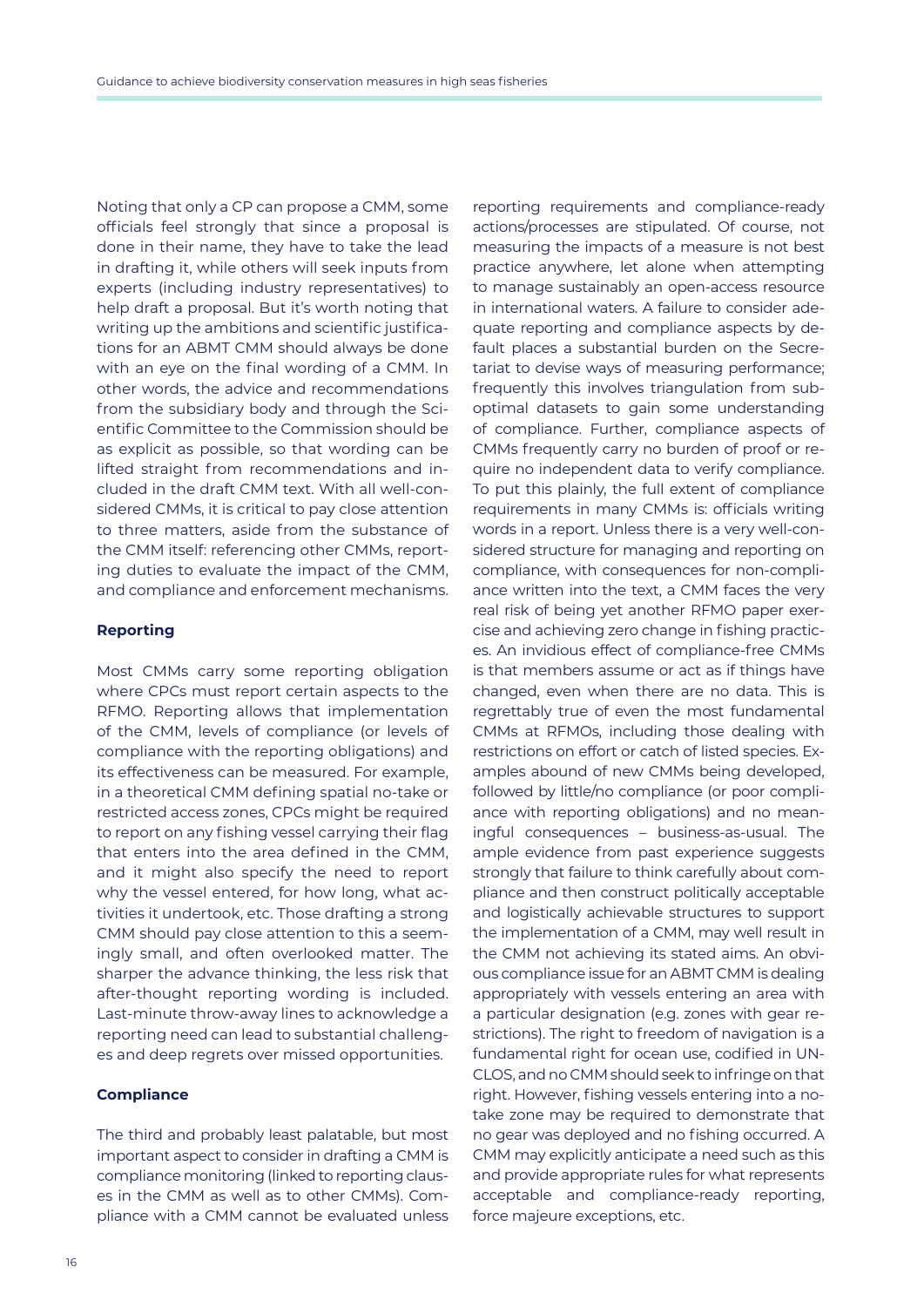## Commission meeting considerations

Politics, or political considerations, are of paramount importance given that decisions are binding, and thus new CMMs can have significant impacts on fleets. CPCs with no direct stake in a particular issue (for example, their fleet does not catch a particular stock for which a CMM is being proposed) will typically not voice objections to a CMM. They can, however, be convinced to support or argue against a measure, particularly if there's a general principle at stake (i.e. a measure is precedent-setting, or could cause a cascade of other measures which will impact them in future).

There are loose alliances, or voting blocs, in all Commissions, typically distant water fleets form one bloc and coastal states another. Expediency at decision-time is appropriate, meaning that alliances may well shift from one issue to the next, since Commissioners have briefs to follow and partnering with likeminded CPCs is necessary. The point here is to highlight that attention should be paid to some of the basic groupings. but those groupings are seldom unbreakable and fierce opposition between CPCs on one issue may have little visible impact on their willingness to collaborate on another.

Actors seeking to give effect to the BBNJ Agreement, once adopted and into force, will be in a considerably but not fatally weaker position if they are observers, rather than a member of a delegation. The latter status affords one the opportunity to engage directly with other delegations. If there is any possibility of advancing an agenda from the position as a member of a delegation, it is definitely the most efficient option. As an observer, one can be shut out of formal and informal discussions at any point, and only invited into breakout rooms with the consent of all CPCs present. Regardless of the status as delegate or observer, the margins of the meeting (refreshment and lunch breaks, and evenings) are critical moments for holding informal discussions with potential supporters or opposers of a CMM. This is highly important work, because an early understanding of challenges to

passage will allow 'fallback' positions to be discussed with proposing members, and allows shuttle diplomacy to seek common ground in advance of a measure reaching the floor. For example, a member indicates informally that they cannot support a CMM because of a certain clause. Softening, changing or removing it might not fatally undermine the whole CMM, and a sponsoring member can take the floor and offer a compromise wording after the objection is raised. Discussions that become too technical, or where wording changes are substantive, are seldom conducted in plenary – including out of respect for language and communication challenges. Under those circumstances, the Chair will inevitably call for breakout meetings and for a redrafted proposal to be submitted.

Once a measure has been presented in plenary, CPCs express their support or opposition to it. When dialogue across the floor reaches a stalemate, the Chair will instruct interested parties to hold breakout negotiations to resolve the impasse. Any revisions to draft text are circulated with track changes so that other CPCs can consider the changes, then brought back to the floor, and so on until the clock runs down (sometimes a deliberate strategy), there's clarity that breaking an impasse is unlikely, or there is agreement and the proposal is adopted (Figure 2). However, as long as there is one dissenting voice, further negotiations will be required. That does not mean that all CPCs in opposition to a CMM will voice their opposition upfront, since doing so might 'expend political capital'. Some CPCs may delay expressing reservations until they are required to. A regrettable but legitimate tactic to prevent progress includes abstaining from making any comment until the eleventh hour, potentially scuppering the proposal at the last moment. Under these circumstances there is some comfort to knowing what some of the challenges to a measure are and from which quarters those concerns arise. It is wise to use the information provided from such a 'setback' constructively, as a starting point for engaging with dissenting parties well in advance the next meeting.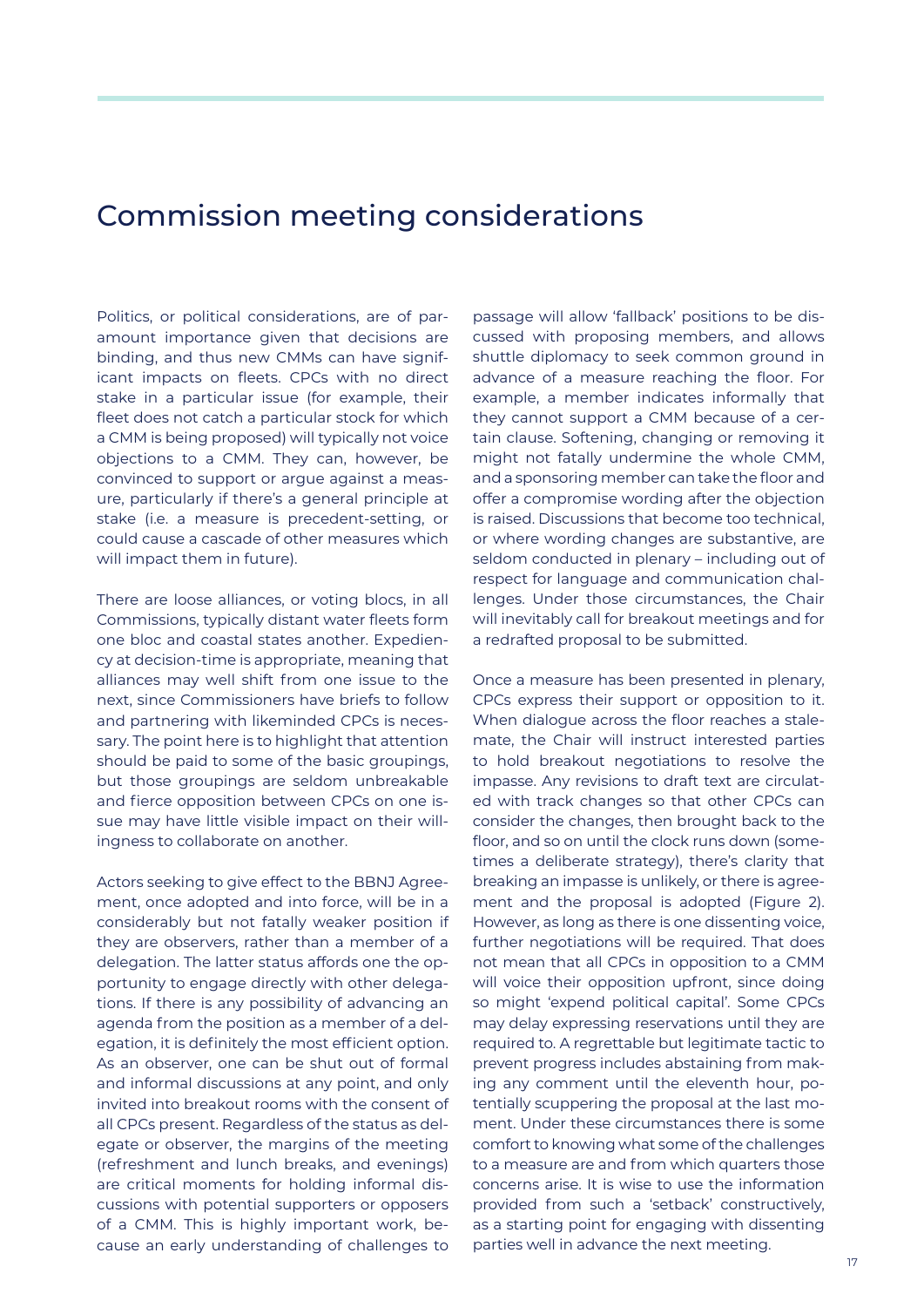## Case studies

The passage of strong, scientifically defensible CMMs for bycatch mitigation provide useful examples of the kinds of challenges an ABMT CMM might face. Key lessons from attempts from environmentally concerned CPCs, NGOs and other entities to get CMMs for shark, turtle and seabird conservation passed at various RF-MOs provide insights into the tactics and challenges.

## **Area of implementation**

The geographies for mandatory use of seabird bycatch mitigation measures have been largely shaped by available data on bycatch impacts. Given that an ABMT CMM is quintessentially a spatial issue, the process followed at ICCAT (and other RFMOs) is instructive. Although ICCAT passed a seabird measure in 2007 (Recommendation 07-07), it is best considered an "interim" measure. Key seabird bycatch experts didn't anticipate either the proposal or its adoption. Not least because ICCAT had embarked upon a lengthy, funded exercise to establish the scientific basis for determining where and what, if anything, was needed to address seabird bycatch. The starting point was to answer the very basic question: is there sufficient cause to merit mandatory actions? This will be a key question that an ABMT CMM will face. The scientific rationale and benefits for biodiversity conservation must be demonstrated. Failure to make a sufficiently robust case will certainly result in some CPCs to view the loss of access or other forms of control as unwarranted. Ultimately, the ICCAT-led process found some evidence of seabird bycatch almost everywhere within the area of competence. Scientifically, one cannot assume that the lack of evidence of bycatch indicates zero bycatch. These two points culminated in a recommendation to make seabird bycatch mitigation measures mandatory throughout the ICCAT area of competence, unless credible evidence could be shown that bycatch in a given fleet or area was negligible. Those notions failed

to get much traction outside those directly involved in the seabird bycatch assessment. The process moved forward to the Sub-Committee on Ecosystems, which recommended that mitigation measures be made mandatory only for areas south of 25°S, where evidence of significant bycatch impacts was overwhelming. This represented a meaningful change to the 2007 resolution, which required mitigation only south of 30°S. Since then, novel tracking datasets gave strong support for further changes to the area of application, showing Critically Endangered seabirds remaining at substantive bycatch risk in some geographies north of 25°S. These novel insights failed to generate sufficient interest from CPCs to make scientifically justifiable amendments to the original straight line of the 25th parallel.

**Lesson 1:** it may be desirable to propose large areas, but any weakness in the arguments for the area of application will be exploited, and the area will be narrowed. However, by the same token arbitrary changes to make the area smaller may be overcome if the case for a larger area is sufficient. Making the case of an ambitious set of large areas with particular zonations should only be attempted when there's strong scientific support.

**Lesson 2:** after-the-fact revisions are sometimes unattainable. Caution is urged when proposing areas based on poor quality data unless there is agreement from all interested parties that the area being proposed is sufficient irrespective of future analyses that suggest minor changes. Judgement must be exercised when considering potential weaknesses in the data underpinning a proposal; there is always a need for more and better data, but the precautionary approach is clear in that progress cannot be delayed indefinitely on the basis of wanting better data. Revising a CMM because of minor changes is very unusual; CPCs generally demand significant justification for efforts to negotiate changes. Major advances in understanding can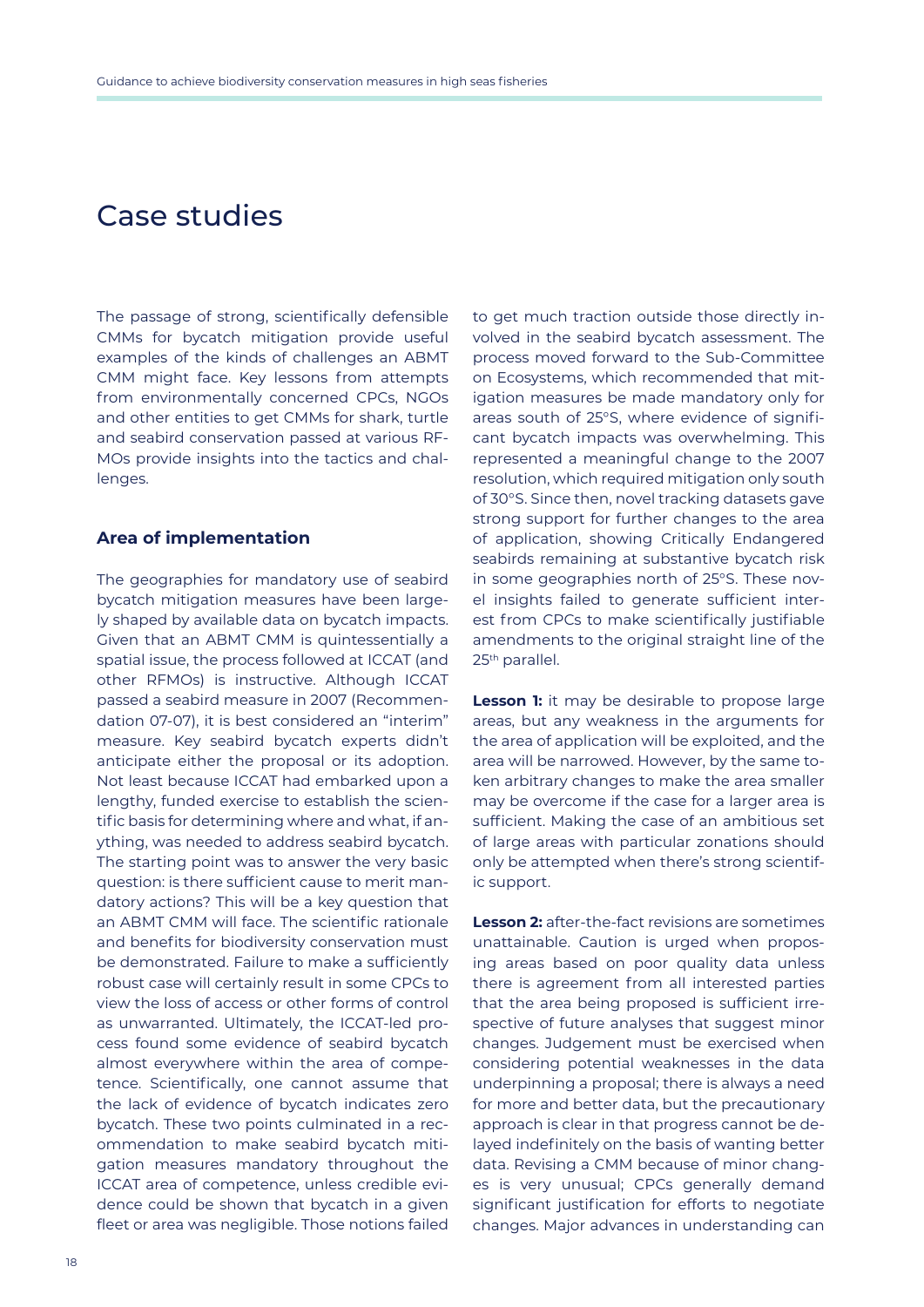muster sufficient willingness to revise a CMM, but minor changes will likely not.

## **Nature of changes**

Following the conclusion of the ICCAT-led seabird risk assessment process in 2009, there were recommendations to ICCAT to change the area of application from south of 30°S to south of 25°S, as well as to remove certain options from the existing ICCAT CMM that didn't enjoy support as mitigation measures (i.e. they didn't actually prevent bycatch, despite being listed as a mitigation measure). Failed attempts to revise the 2007 CMM were made in 2009 and 2010. In 2011, for reasons that are still subject to speculation, the opposing CPCs relented and ICCAT passed a revised, and considerably strengthened measure. The revision did away with all the measures from the 2007 list that lacked evidence of effectiveness, leaving just three. However, a compromise was negotiated to require that two rather than the recommended three measures be used simultaneously.

**Lesson 3:** scientific justifications for and against components of a CMM (revising the area of application, or not making all three mitigation measures mandatory, respectively) are equally powerful. Making changes, such as removing problematic clauses, can take extravagant effort once a measure is already in place – oftentimes more than was required for the initial measure. In the case above, it took a 3-year consultative, scientific process to arrive at the same conclusions that experts had indicated all along (that several 'non-measures' were on the list), and a further two years of failed efforts to remove them before resistance was overcome and a new measure passed. The revised CMM remains in force 10 years later.

**Lesson 4:** the full extent of a practice/measure may be scientifically justified, but industry representatives will typically find reasons why some leeway is required. Willingness to concede points may be critical to securing passage of a CMM. In the above example, using three mitigation measures was clearly Best Practice, but some CPCs demanded flexibility. It was viewed (by those in favour of three measures) that two out of three was an acceptable compromise, because the evidence supporting the use of all three was precautionary and strong but not overwhelming. Of relevance to ABMTs is the point that very balanced and careful consideration of facts is needed, and 'going big' gives some room to negotiate concessions, but going too big can also scupper the entire process.

**Lesson 5:** even an RFMO-led process with full backing from the Scientific Committee may not necessarily result in a successful measure. First-time 'wins' are unusual, and may be so watered down/full of compromises that they elicit vigorous efforts to revise. Careful consideration should always be given to 'warming up' dissenting CPCs, listening to their arguments against what is being proposed, and building support over multiple years, rather than accepting a poor measure (since changing an existing measure may be more difficult than waiting and pushing for a stronger measure – as per Lesson 2).

#### **Dominoes don't always fall**

Many fleets fish in multiple oceans, so CPCs may have reporting obligations and compliance requirements in multiple RFMOs. Thus 'harmonisation' of CMMs between RFMOs is an inherently reasonable, desirable notion. It calls for actions (dos and don'ts, reporting obligations, etc.) to be as aligned as possible between RFMOs, to minimise the effort of managing the same problem in different ways for each RFMO. That said, calling for harmonisation with other RFMO CMMs is often used as an excuse for maintaining the status quo. For example, attempts to change aspects of a CMM in one RFMO can founder simply because similar (and presumably less effective/appropriate) CMMs exist in other RFMOs, despite strong support from a Scientific Committee that updating the CMM is appropriate. A member which does not want to see any change can point out the onerous reporting and compliance obligations that already exist across multiple RFMOs, and insist that harmonisation is desirable (therefore, no change). Proposing a new CMM that explicitly or implicitly aligns with existing CMMs elsewhere, as far as possible, is generally advantageous.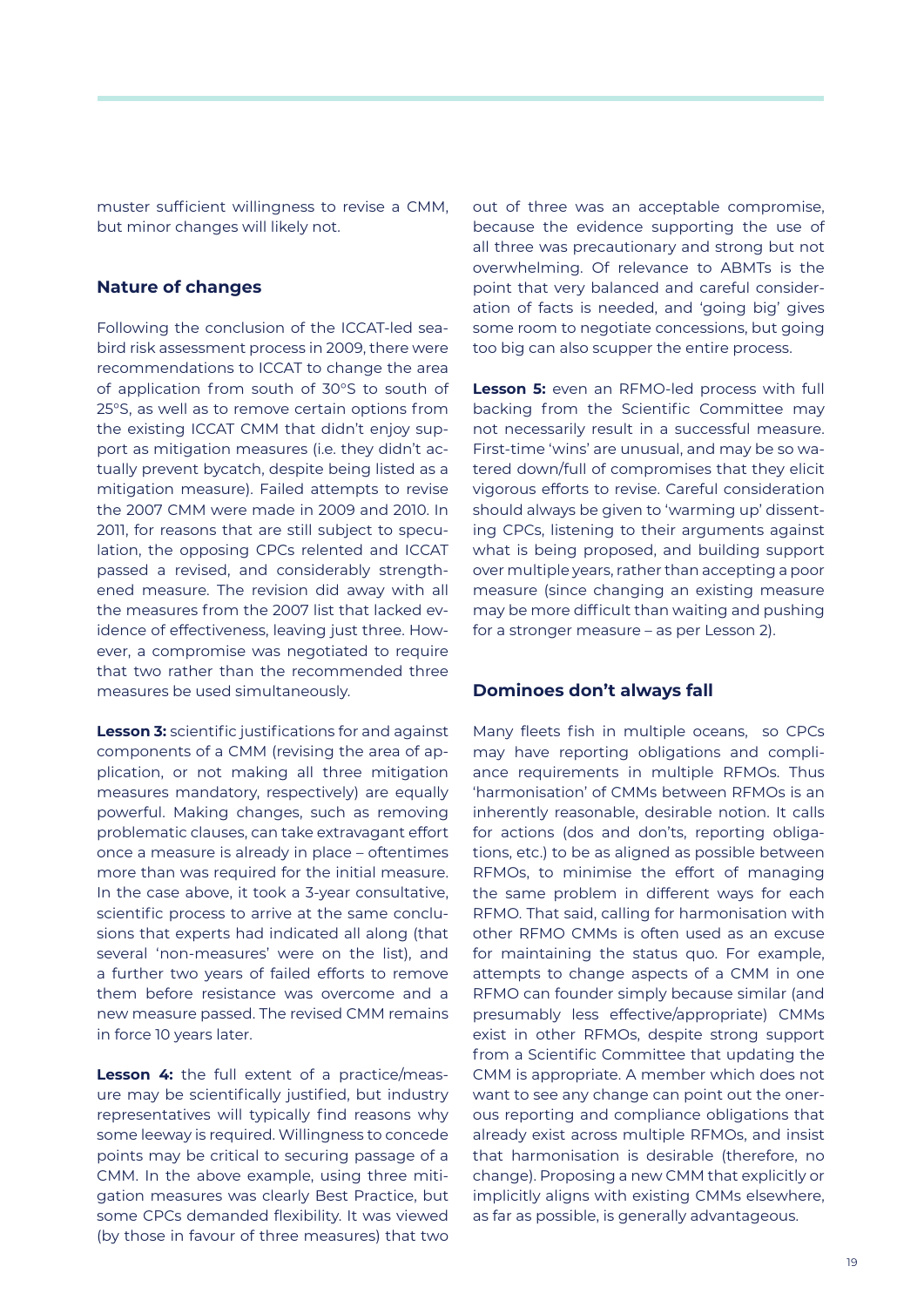Harmonisation across RFMOs is certainly advantageous, but also is no panacea for avoiding resistance. The types of species, community structure and composition, associations between different species and humans/vessels, geographies, oceanographic features, etc. can vary enormously even within an ocean basin, and definitely between oceans. These differences may be advanced as reasons why harmonisation is not desirable, even when the argument is specious. CPCs will deploy both arguments (harmonisation or 'differences between oceans') depending on their position, or marshal other arguments, including ones that might appear spurious.

After the successful passage of a strong seabird CMM at ICCAT, there was no guarantee that the other tuna RFMOs would follow. Indeed, a harmonised proposal was tabled the following year at the IOTC Commission meeting in 2012. Resistance to the proposal came from some unexpected quarters – ICCAT members. During discussions in the margins of that meeting it became apparent that their acceptance at IC-CAT was more appropriately classified as a lack of resistance. The concerns were likely nuanced and varied, but included an explicit concern regarding the likely scale of work to ready respective fleets to implement new practices. That was an inherently reasonable concern, and so good faith compromises were negotiated to accommodate concerns and the measure was adopted (Resolution 12/06). The same measure was proposed at WCPFC but was not immediately adopted. To date, the WCPFC CMM has a scientifically dubious discrepancy in seabird bycatch requirements for high southern latitudes (harmonised with ICCAT and IOTC) compared with high northern latitudes.

**Lesson 6:** strong negotiators from invested CPCs will greatly increase the likelihood of success. Where a CPC is marginally or not impacted, their willingness to battle against opposing positions (irrespective of perceptions around the rationality of arguments) is greatly diminished. In the case of the WCPFC, southern hemisphere members with substantial seabird colonies in their sovereign territories were committed to strengthening the seabird measures in southern waters where "their" seabirds faced risks. Their willingness to negotiate for those regulations in WCPFC's northern waters, i.e. not harmonise with other RFMOs and within the WCPFC, was weaker than that of another bloc's desire to minimise operational impacts to their fleets. A compromise was reached which can be characterised as a win-win, inasmuch as proposers secured a strong suite of measures for waters where "their" seabirds are impacted and the opposing bloc secured weak measures in northern latitudes, that functionally do not impact their industries' operations.

## **Lessons from a failed CMM**

In contrast to the successful passage of seabird measures at ICCAT, IOTC and partial success in WCPFC, stands the situation at IATTC. By 2021, IATTC had still not revised its seabird CMM to remove unproven/ineffective measures. The arguments around harmonisation have fallen on deaf ears at IATTC. A members indicated publicly, during plenary, that their opposition to a strengthened, scientifically justifiable, robust and harmonised seabird measure, which they supported in other RFMOs, had nothing to do with seabirds, conservation or science. It was in retaliation for the failure of an unrelated CMM proposal. After many years of repeated attempts to overcome the resistance, the proposing members gave up and there is no immediate prospect of IATTC adopting a strong seabird measure.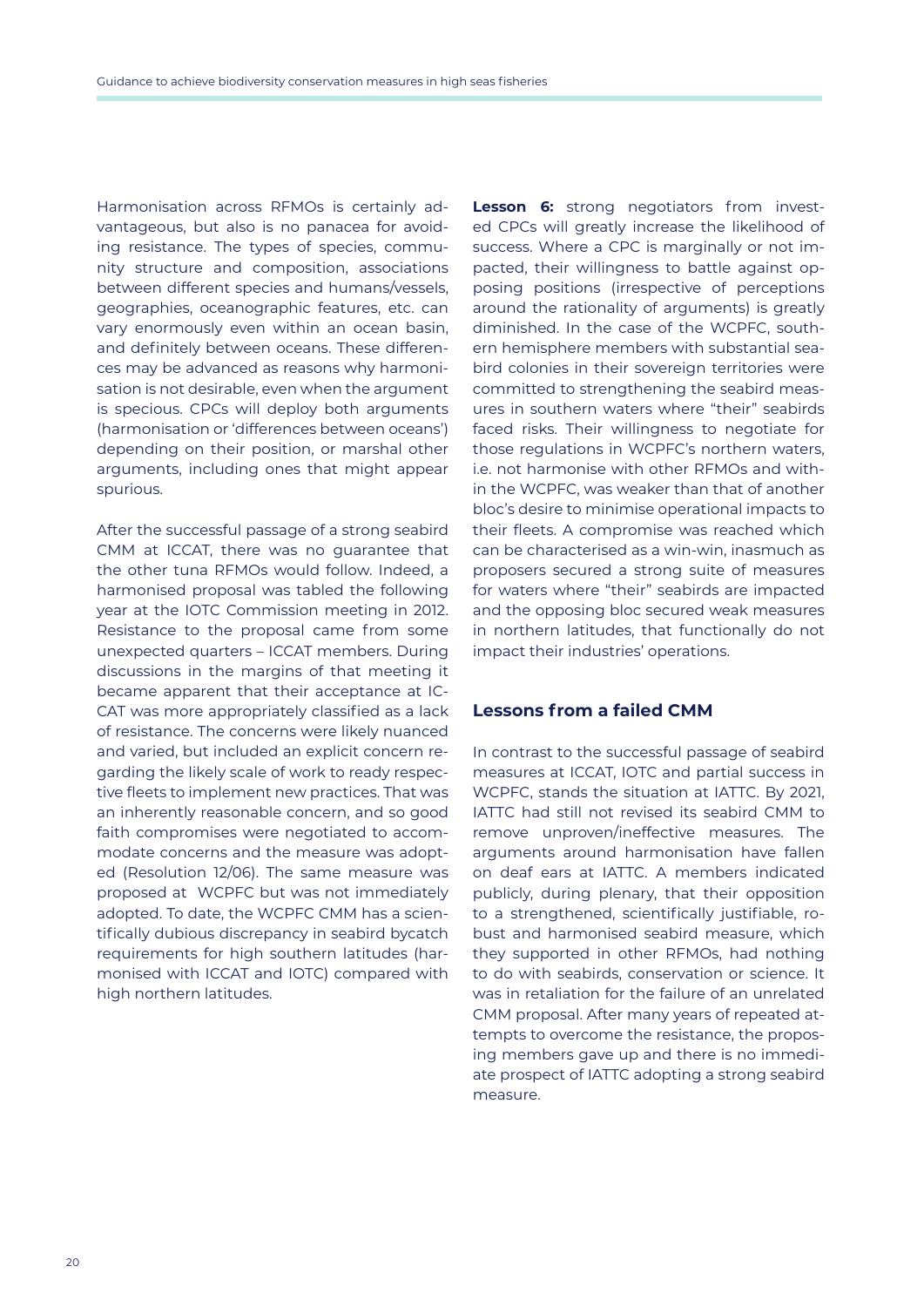# Additional process considerations

## **Objections**

Most RFMOs have a 'buyers regret' clause that allows a short window of time, after the closing of the Commission meeting, for a member to withdraw its support for adopted CMMs. This is seldom used because it is expected of delegations to come prepared and to make appropriate decisions at the meeting. However, there may be cases where a member indicates a change of position with respect to a CMM and formally writes to the Chair of the Commission within the specified period, to notify the Secretariat and other CPCs of its withdrawal of support, or objection. This does not revoke the CMM that has been adopted. Once adopted, a CMM cannot be changed except through revision at a Commission meeting. The post-hoc objection process allows members to be exempt from the conditions and requirements of the CMM.

There is an arcane process in the instance of objection to revised CMMs, which is unlikely to have bearing on a novel ABMT CMM, although subsequent attempts to revise a successful CMM may need to consider this matter. In the case of a CMM being revised, the new CMM explicitly states that it supersedes an earlier CMM. In the case of an objection, the preceding CMM applies in full to the objecting parties. For example, hypothetical Res 27/01 states that all flying fish that land on a vessel must be identified to

species, counted and recorded as discarded or retained. A subsequent revision, Res 29/03, is unchanged except for the inclusion of a new provision, that the weights of all flying fish must be recorded. CPC X writes to the Chair after 10 days to withdraw from Res 29/03. That will be noted in the Commission's Compendium of Resolutions, and CPC X will be required to only follow Res 27/01 not 29/03 (i.e. it will not have to weigh each flying fish).

## **Voting**

As described above, there exists the possibility that a vote can be called to pass a CMM in most, but not all, RFMOs. In the event that consensus cannot be achieved, a vote can be called. The rules of procedure and requisite vote tallies for a CMM to be adopted by voting vary and are not covered here. Proposers of an ABMT CMM should consider very carefully risks before calling for a vote. Passing a measure by vote rather than by securing consensus may increase the risk of members objecting to the CMM. A situation where members have formally objected to an ABMT CMM and are not bound by it would probably fatally undermine the conservation benefits, and thus the entire point, of such a CMM. Such a situation would arguably be worse than having no measure at all.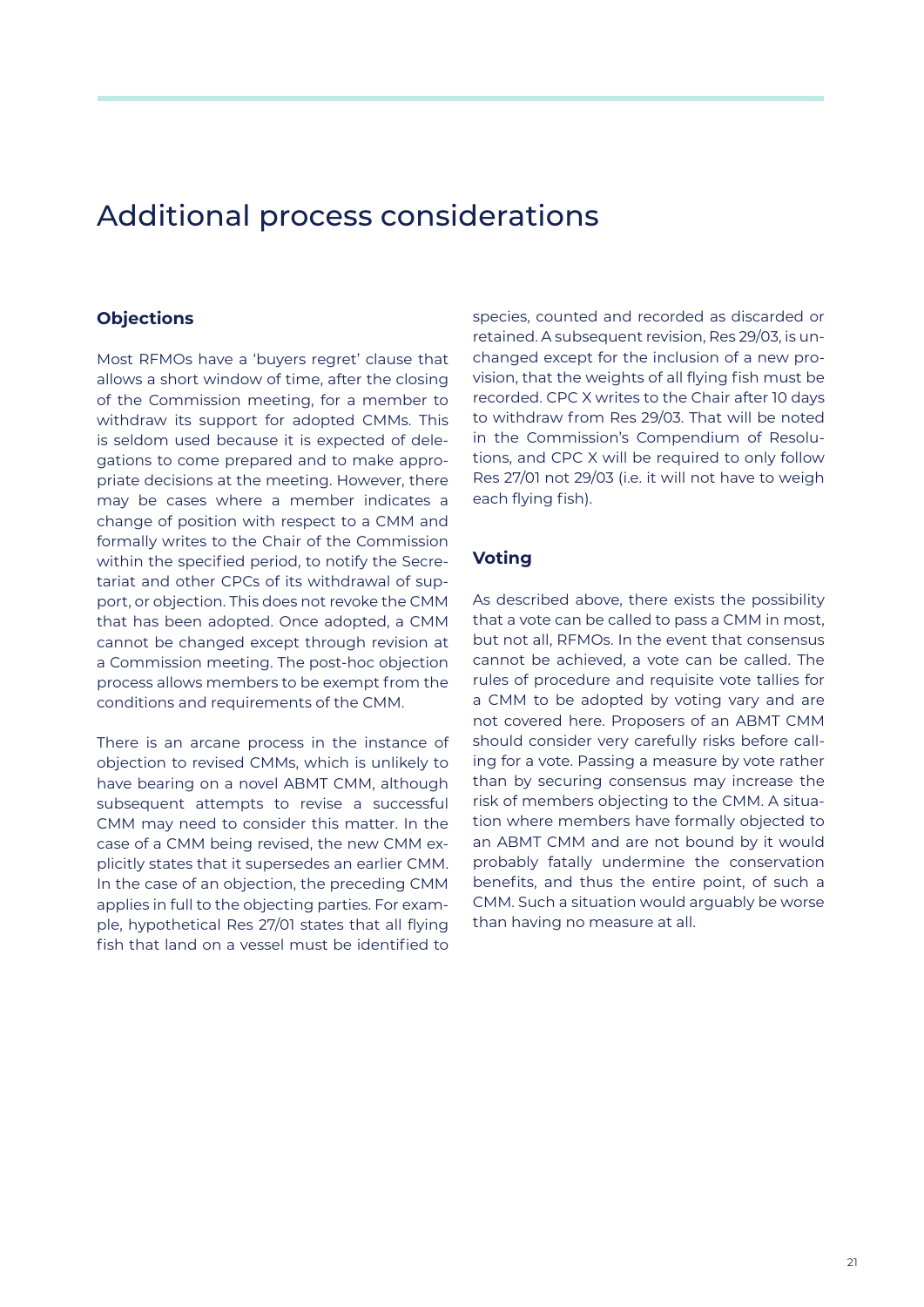# Conclusion

Actors working to give effect to biodiversity conservation objectives from the BBNJ treaty (or other instruments), particularly those seeking to use ABMTs in a High Seas RFMO setting, will have to develop very robust, scientifically watertight rationales. The science, and the conservation case, as well as the scale of impacts for adopting spatio-temporal management zones in the High Seas, should be developed and brought to an RFMO through the lowest bodies – subsidiary to the Scientific Committee. This is where understanding is gained of constraints and challenges from members, as well as potential avenues to address them. The process must be shepherded through however many iterations, at both subsidiary body and Scientific Committee meetings, as required. It is good practice to have a consistent presence by the same actors at each meeting, since it is easier to recall and use previous discussions if one was involved in them than it is to recall them from someone else's meeting report. Once advice from the Scientific Committee in favour of implementing ABMTs is secured, work should switch from scientific to political considerations for securing consensus at a Commission meeting. The political nature of decision-making at Commission meetings is compounded by the hierarchical divide between observers and official members

of CPC delegations. Securing admission onto a national delegation may be straightforward, but that will depend entirely on the inner workings of national fisheries and foreign relations departments of the particular CPC. Equally, failure to secure a place on a delegation is not fatal to an endeavour, it simply means that an individual or individuals advancing ABMTs at a Commission meeting must secure representation as an accredited observer. Observers must be invited to participate in negotiations, generally cannot advocate for measures in plenary, and should always display the highest levels of diplomacy.

It would be unusual for an ABMT CMM to pass through the scientific process, onto the Commission, and to be adopted in its first iteration. Planning for ABMTs in an RFMO context should include several years' worth of attending meetings of scientific bodies to present ideas/plans, listening to and addressing concerns. Such plans should also allocate time and other resources to conduct negotiations with potential supporting CPCs, building alliances supportive of adopting spatial management measures. Once adopted, it is recommended that interested parties monitor how the measure is implemented, reported upon, and how any compliance-related matters are addressed by the Commission.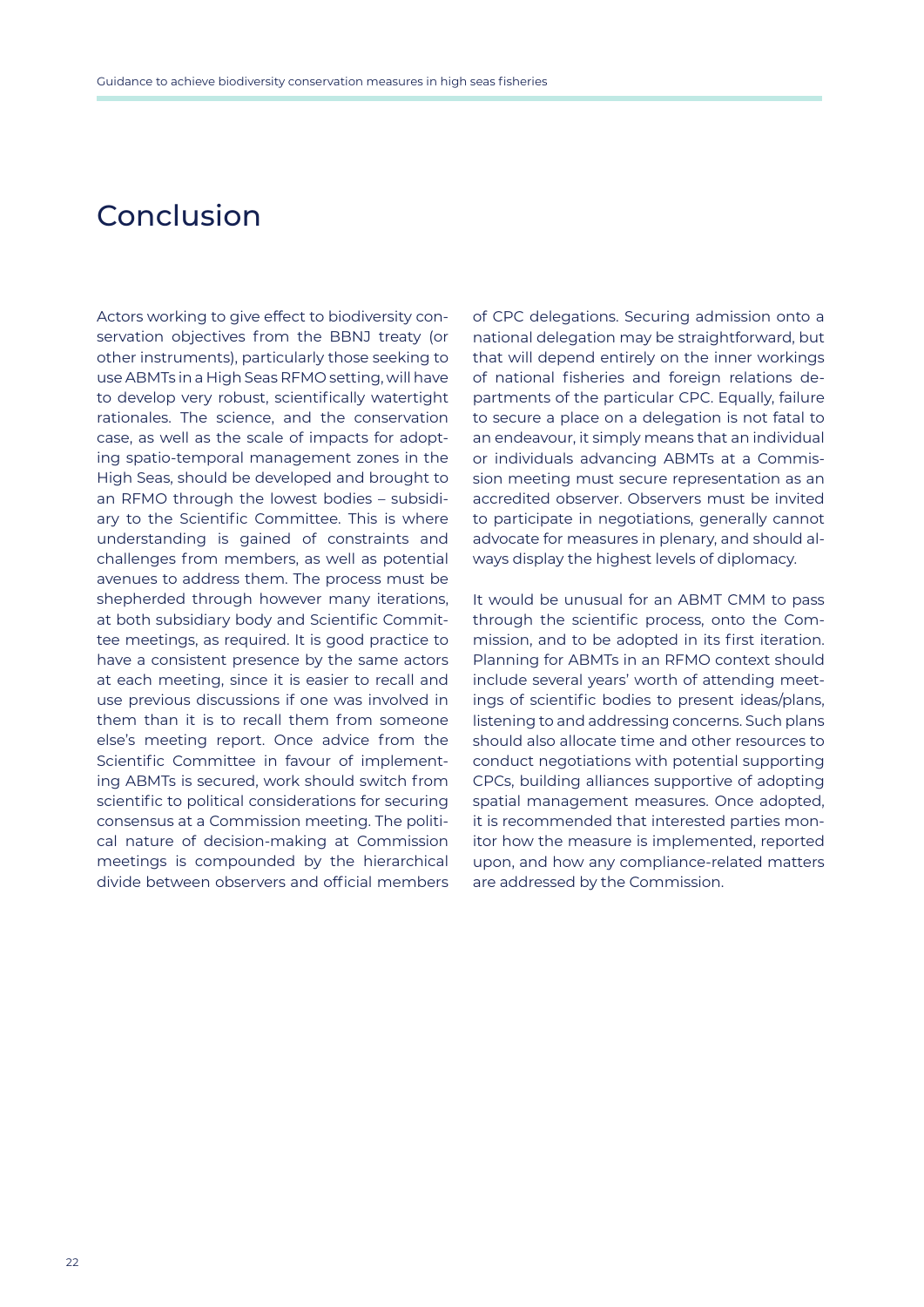## **Published by**

Institute for Advanced Sustainability Studies e. V. (IASS) Berliner Strasse 130 14467 Potsdam Germany Tel: +49 (0) 331-28822-340 Fax: +49 (0) 331-28822-310 E-Mail: media@iass-potsdam.de www.iass-potsdam.de

## **Contact**

STRONG High Seas Project Team at IASS: stronghighseas@iass-potsdam.de

## **ViSdP**

Prof. Dr. Mark G. Lawrence, Managing Scientific Director

### **April 2022**



Federal Ministry<br>of Education<br>and Research 纝

SPONSORED BY THE